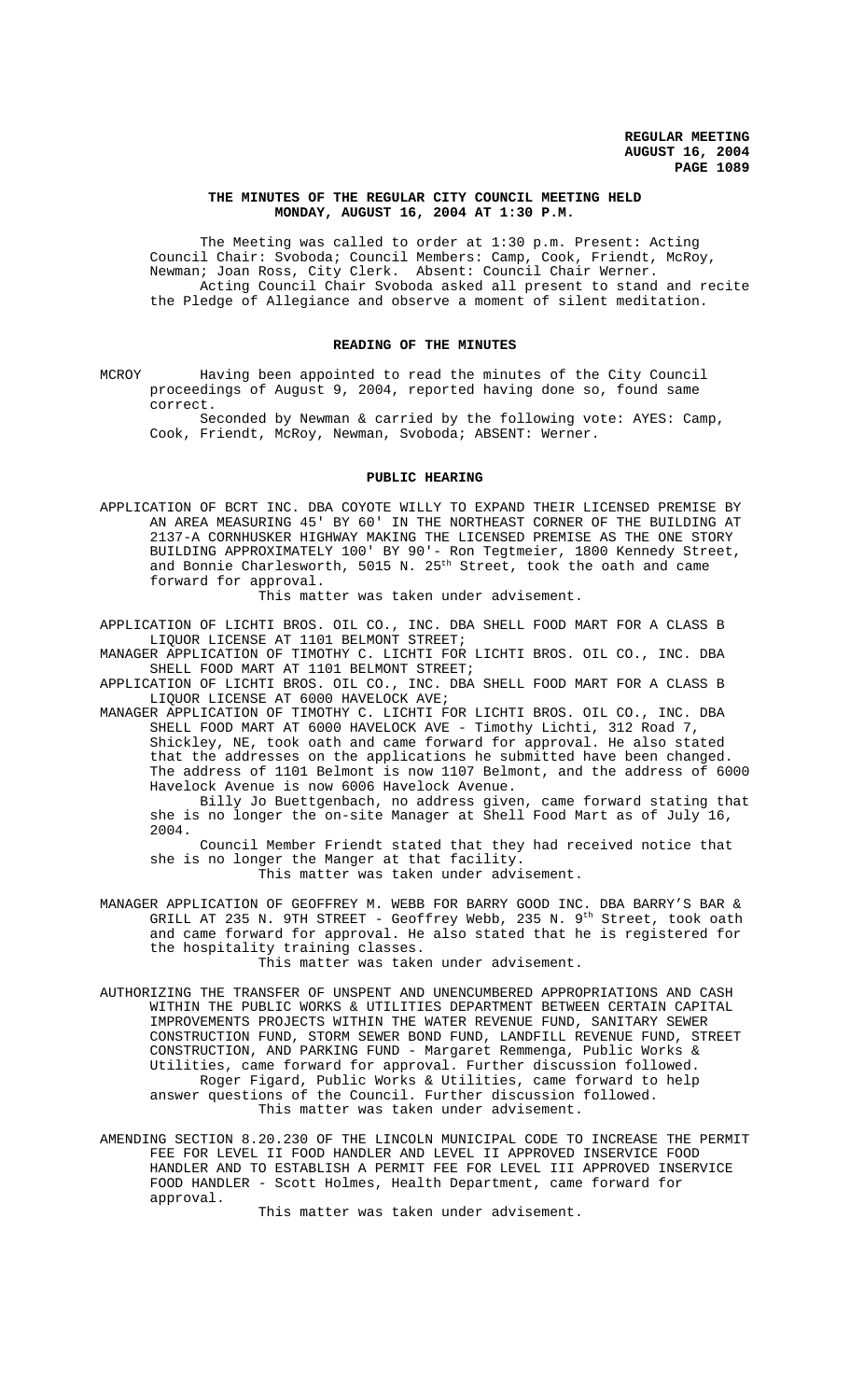followed.

SPECIAL PERMIT 04033 - APPLICATION OF STERLING HILLS LLC TO DEVELOP STERLING HILLS COMMUNITY UNIT PLAN FOR 119 DWELLING UNITS WITH REQUESTED WAIVERS OF THE LAND SUBDIVISION ORDINANCE AND ZONING CODE TO WAIVE PRELIMINARY PLAT PROCESS, TO ALLOW SANITARY SEWER TO FLOW OPPOSITE STREET GRADES, TO ALLOW LOTS TO EXCEED THE MAXIMUM LOT WIDTH TO DEPTH RATIO, TO ALLOW LOT LINES NOT AT RIGHT ANGLES TO THE STREET, TO ALLOW ADJUSTMENTS TO THE FRONT, SIDE AND REAR YARD SETBACKS, TO ADJUST THE MINIMUM LOT AREA, TO REDUCE THE REQUIRED ROADWAY WIDTH FROM 27' TO 23', AND TO ALLOW SIDEWALKS BEHIND THE HOMES AS OPPOSED TO ALONG THE STREET, ON PROPERTY GENERALLY LOCATED NORTHWEST OF SOUTH 37TH STREET AND YANKEE HILL ROAD - Peter Katt, Attorney, 1045 Lincoln Mall, Suite 200, came forward on behalf of Sterling Hills LLC for approval. He also stated that the Planning Commission has recommended approval. Further discussion

#### This matter was taken under advisement.

USE PERMIT 04002 - APPLICATION OF CAMERON CORPORATION TO DEVELOP 112 DWELLING UNITS AND TWO OUTLOTS IN THE O-3 OFFICE PARK DISTRICT WITH REQUESTED WAIVERS OF THE LAND SUBDIVISION ORDINANCE AND ZONING CODE TO WAIVE FRONT, SIDE AND REAR YARD SETBACKS, LOCATION OF SANITARY SEWER MAIN, LOCATION OF WATER MAIN, LOT DEPTH TO WIDTH RATIO, TO ALLOW SANITARY SEWER FLOWING OPPOSITE STREET GRADES, AND TO WAIVE THE PRELIMINARY PLAT PROCESS, ON PROPERTY GENERALLY LOCATED AT W. FLETCHER AVENUE AND N.W. 12TH/13TH STREETS - Tom Huston, Attorney, 233 S. 13<sup>th</sup> Street, Suite 1900, came forward on behalf of Cameron Corporation for approval. He also gave the Council Members a handout which shows the comparison of two possible layouts of the site. Both designs contain 112 dwelling units, however the first layout is the actual site plan that was submitted which has more aesthetic appeal. The second page is a straight line layout of the site plan, which they feel does not have the same aesthetics appeal. Further discussion followed.

Gordon Bjorman, 1133 NW Gary Street, President of NW Highlands Home Owners Association, came forward in opposition. Further discussion followed.

Stan Kuta, 5733 NW 12th Street, came forward in opposition. Tom Hiskey, 5727 NW 12th Street, came forward in opposition. David Claus, 5615 NW 11th Street, came forward in opposition. Mr. Huston came forward for rebuttal. Further discussion followed. Marvin Krout, Planning Department, came forward to answer questions of the Council. Further discussion followed.

Steve Hiller, Parks and Recreation Department, came forward to answer questions of the Council. Further discussion followed. Dana Roper, City Attorney, came forward to answer questions of the Council. Further discussion followed.

This matter was taken under advisement.

DECLARING AN AREA GENERALLY BOUNDED BY M STREET ON THE SOUTH, 48TH STREET ON THE WEST, R STREET ON THE NORTH, AND 52ND STREET ON THE EAST AS BLIGHTED AND SUBSTANDARD - Wynn Hjermstad, Urban Development Department, came forward for approval and to help answer questions of the Council. Further discussion followed.

Lonnie Dixon, with Hanna:Keelan Associates, 3275 Holdrege Street, came forward for approval and to help answer questions of the Council. Further discussion followed.

Danny Walker, 427 "E" Street, came forward in opposition. Mike Morosin, 2055 "S" Street, came forward in opposition. Darl Naumann, Economic Development Coordinator, came forward to answer questions of the Council. Further discussion followed. This matter was taken under advisement.

APPROVING AN INTERLOCAL AGREEMENT BETWEEN THE CITY OF LINCOLN AGING SERVICES AND POLK COUNTY TO PROVIDE PLANNING AND COORDINATION OF SERVICES FOR THE DEVELOPMENT, MANAGEMENT, AND OPERATION OF THE COUNTY'S AGING PROGRAMS, AND FOR INFORMATION AND REFERRAL SERVICES OF OLDER CITIZENS WITHIN POLK COUNTY - Denise Boyd, Aging Services Department, came forward in support.

This matter was taken under advisement.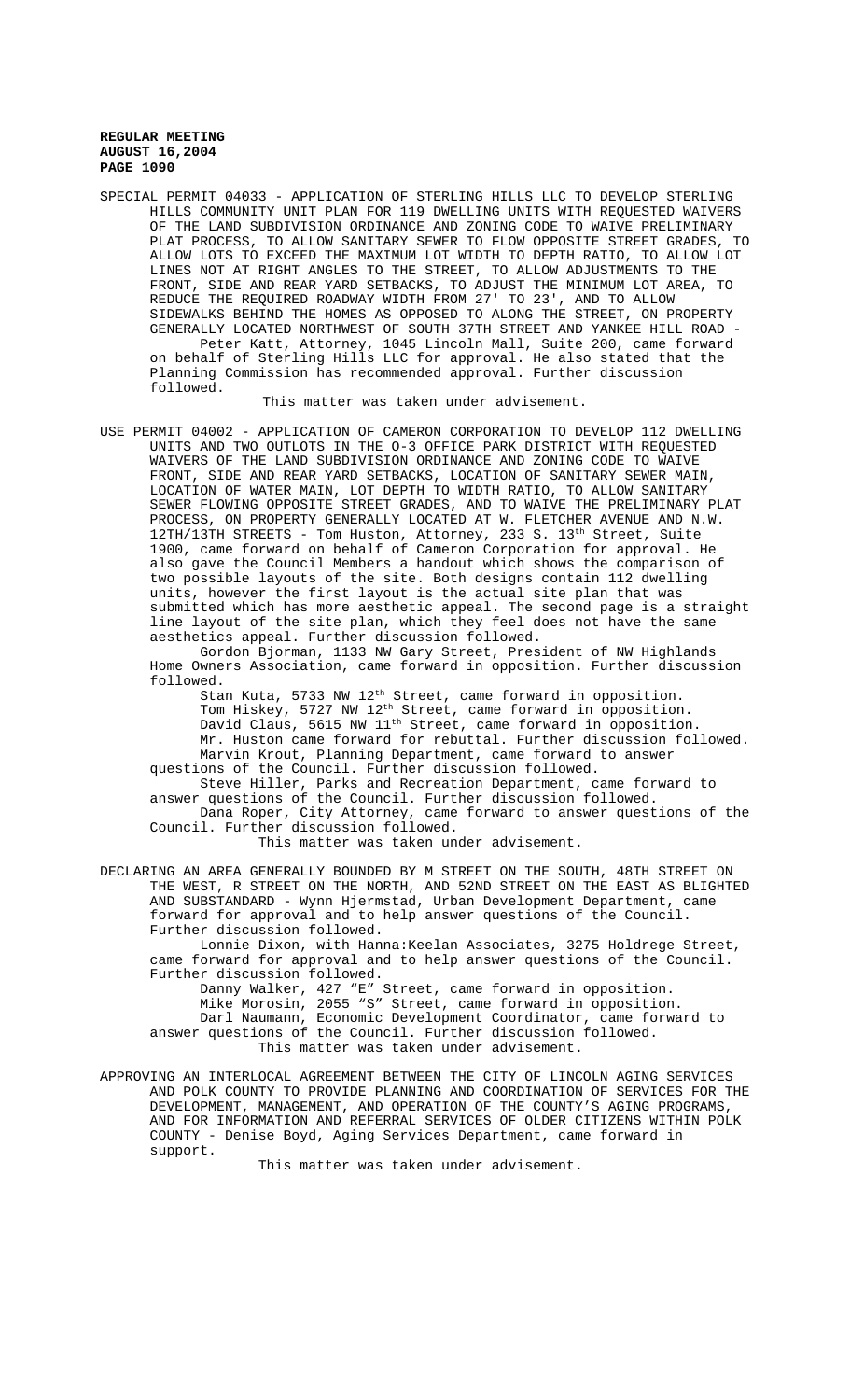STREET & ALLEY VACATION NO. 04004 - VACATING SOUTH 6<sup>TH</sup> STREET BETWEEN THE SOUTH LINE OF THE BURLINGTON NORTHERN SANTA FE RAILROAD RIGHT-OF-WAY AND THE NORTH LINE OF THE EAST/WEST ALLEY BETWEEN M AND L STREET, GENERALLY LOCATED AT 6TH AND M STREETS - Mike Rierden, Attorney, 645 M Street, Suite 200, came forward on behalf of applicant asking for approval. This matter was taken under advisement.

APPEAL OF IMPACT FEE DETERMINATION ON BEHALF OF BEREAN FUNDAMENTAL CHURCH OF LINCOLN, NEBRASKA, COVERING BUILDING PERMIT APPLICATION NO. B0401352, ON PROPERTY LOCATED AT 6400 SOUTH 70TH ST - Chad Bowman, Attorney, 1045 Lincoln Mall, Suite 200, came forward on behalf of Berean Fundamental Church for approval.

Lynn Zabel, 7315 Thomasbrook Court, came forward for approval. Michaela Hansen, Public Works & Utilities, came forward to answer questions of the Council.

Dana Roper, City Attorney, came forward to answer questions of the Council.

This matter was taken under advisement.

#### **MISCELLANEOUS BUSINESS**

Danny Walker, 1420 "C" Street, came forward and showed a photo on the overhead of an area near 12<sup>th</sup> and J Street that has damaged sidewalks. He suggested that the area be repaired.

Council Member Cook stated that he will submit this item as an RFI for Public Works & Utilities.

Nicole Fleck-Tooze, Public Works & Utilities, stated that she will look into this.

This matter was taken under advisement.

Mike Morosin, 2055 "S" Street, came forward to report some areas of Lincoln that need the City's attention. He stated that the grass needs cutting and a water leak needs to be fixed at 22<sup>nd</sup> and R Street. Council Member McRoy stated that she and Nicole Fleck-Tooze with Public Works & Utilities will follow up on this. This matter was taken under advisement.

Michael Kane, came forward to discuss the plight of the homeless. This matter was taken under advisement.

**\*\* END OF PUBLIC HEARING \*\***

# **COUNCIL ACTION**

## **LIQUOR RESOLUTIONS**

APPLICATION OF BCRT INC. DBA COYOTE WILLY TO EXPAND THEIR LICENSED PREMISE BY AN AREA MEASURING 45' BY 60' IN THE NORTHEAST CORNER OF THE BUILDING AT 2137-A CORNHUSKER HIGHWAY MAKING THE LICENSED PREMISE AS THE ONE STORY BUILDING APPROXIMATELY 100' BY 90'- CLERK read the following resolution, introduced by Jon Camp, who moved its adoption:

A-82908 BE IT RESOLVED by the City Council of the City of Lincoln, Nebraska:

That after hearing duly had as required by law, consideration of the facts of this application, the Nebraska Liquor Control Act, and the pertinent City ordinances, the City Council recommends that the application of BCRT Inc. dba Coyote Willy to expand its licensed premises by the addition of an area measuring 45 feet by 60 feet in the northeast corner of the building of the presently licensed premises located at 2137-A Cornhusker Highway, Lincoln, Nebraska, be approved with the condition that the premise complies in every respect with all City and State regulations.

BE IT FURTHER RESOLVED that the City Clerk is directed to transmit a copy of this resolution to the Nebraska Liquor Control Commission.

Introduced by Jon Camp Seconded by Newman & carried by the following vote: AYES: Camp,

Cook, Friendt, McRoy, Newman, Svoboda; NAYS: None; ABSENT: Werner.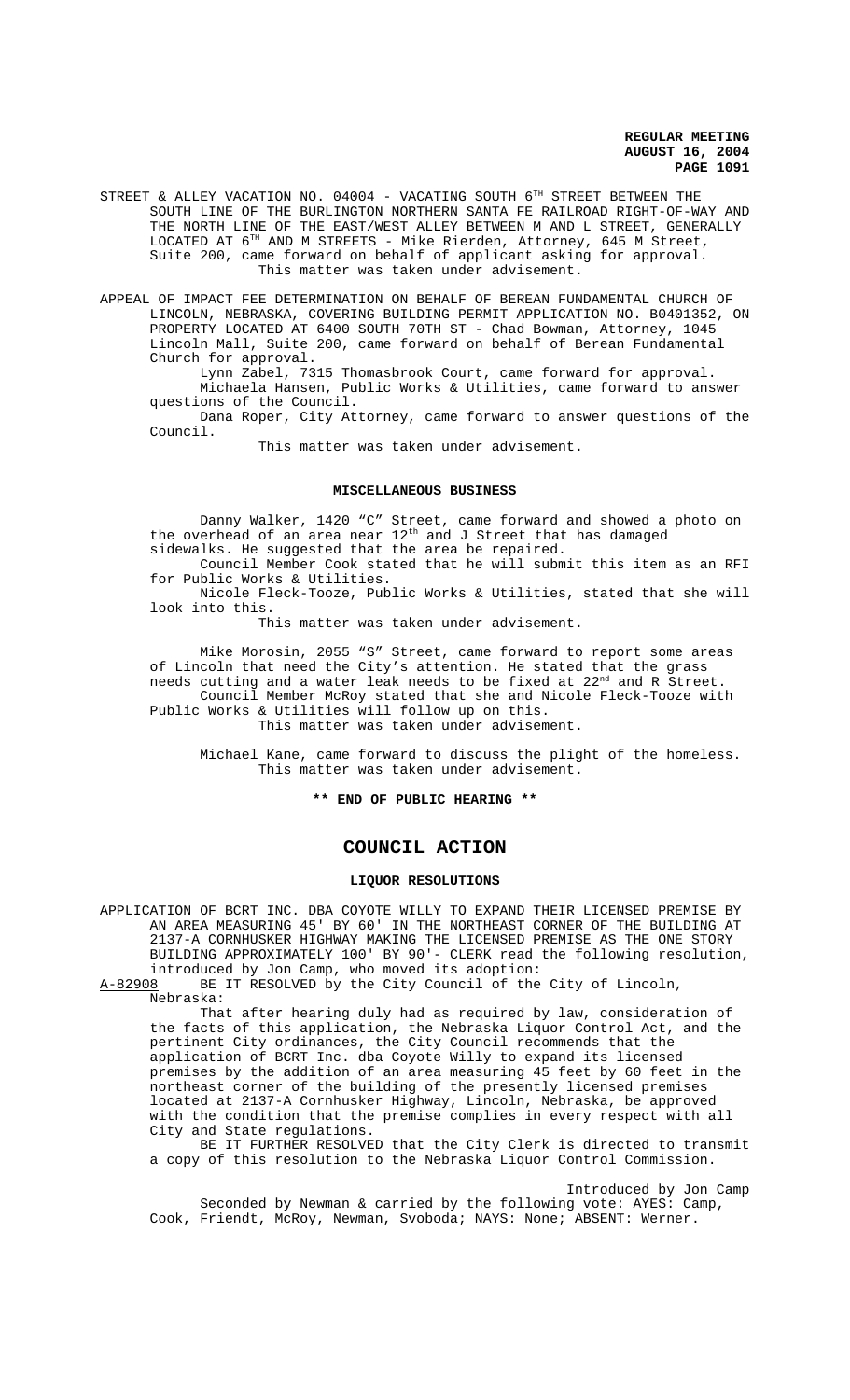APPLICATION OF LICHTI BROS. OIL CO., INC. DBA SHELL FOOD MART FOR A CLASS B LIQUOR LICENSE AT 1101 BELMONT STREET - CLERK read the following resolution, introduced by Jon Camp, who moved its adoption: A-82909 BE IT RESOLVED by the City Council of the City of Lincoln, Nebraska: That after hearing duly had as required by law, consideration of the facts of this application, the Nebraska Liquor Control Act, and the pertinent City ordinances, the City Council recommends that the application of Lichti Bros. Oil Co. dba Shell Food Mart for a Class "B" liquor license at 1101 Belmont Street, Lincoln, Nebraska, for the license period ending April 30, 2004, be approved with the condition that the premise complies in every respect with all city and state regulations. The City Clerk is directed to transmit a copy of this resolution to the Nebraska Liquor Control Commission. Introduced by Jon Camp

Seconded by Newman & carried by the following vote: AYES: Camp, Cook, Friendt, McRoy, Newman, Svoboda; NAYS: None; ABSENT: Werner.

MANAGER APPLICATION OF TIMOTHY C. LICHTI FOR LICHTI BROS. OIL CO., INC. DBA SHELL FOOD MART AT 1101 BELMONT STREET - CLERK read the following

resolution, introduced by Jon Camp, who moved its adoption:<br>A-82910 WHEREAS, Lichti Bros. Oil Co., Inc. dba Shell Food Ma WHEREAS, Lichti Bros. Oil Co., Inc. dba Shell Food Mart located at 1101 Belmont Street, Lincoln, Nebraska has been approved for a Retail Class "B" liquor license, and now requests that Timothy C. Lichti be named manager;

WHEREAS, Timothy C. Lichti appears to be a fit and proper person to manage said business.

NOW, THEREFORE, BE IT RESOLVED by the City Council of the City of Lincoln, Nebraska:

That after hearing duly had as required by law, consideration of the facts of this application, the Nebraska Liquor Control Act, and the pertinent City ordinances, the City Council recommends that Timothy C. Lichti be approved as manager of this business for said licensee. City Clerk is directed to transmit a copy of this resolution to the Nebraska Liquor Control Commission.

Introduced by Jon Camp Seconded by Newman & carried by the following vote: AYES: Camp, Cook, Friendt, McRoy, Newman, Svoboda; NAYS: None; ABSENT: Werner.

APPLICATION OF LICHTI BROS. OIL CO., INC. DBA SHELL FOOD MART FOR A CLASS B LIQUOR LICENSE AT 6000 HAVELOCK AVE - CLERK read the following

resolution, introduced by Jon Camp, who moved its adoption: A-82911 BE IT RESOLVED by the City Council of the City of Lincoln,

Nebraska:

That after hearing duly had as required by law, consideration of the facts of this application, the Nebraska Liquor Control Act, and the pertinent City ordinances, the City Council recommends that the application of Lichti Bros. Oil Co. dba Shell Food Mart for a Class "B" liquor license at 6000 Havelock Ave., Lincoln, Nebraska, for the license period ending April 30, 2004, be approved with the condition that the premise complies in every respect with all city and state regulations. The City Clerk is directed to transmit a copy of this resolution to the Nebraska Liquor Control Commission.

Introduced by Jon Camp Seconded by McRoy & carried by the following vote: AYES: Camp, Cook, Friendt, McRoy, Newman, Svoboda; NAYS: None; ABSENT: Werner.

MANAGER APPLICATION OF TIMOTHY C. LICHTI FOR LICHTI BROS. OIL CO., INC. DBA SHELL FOOD MART AT 6000 HAVELOCK AVE - CLERK read the following resolution, introduced by Jon Camp, who moved its adoption:

A-82912 MHEREAS, Lichti Bros. Oil Co., Inc. dba Shell Food Mart located at 6000 Havelock Ave., Lincoln, Nebraska has been approved for a Retail Class "B" liquor license, and now requests that Timothy C. Lichti be named manager;

WHEREAS, Timothy C. Lichti appears to be a fit and proper person to manage said business.

NOW, THEREFORE, BE IT RESOLVED by the City Council of the City of Lincoln, Nebraska:

That after hearing duly had as required by law, consideration of the facts of this application, the Nebraska Liquor Control Act, and the pertinent City ordinances, the City Council recommends that Timothy C.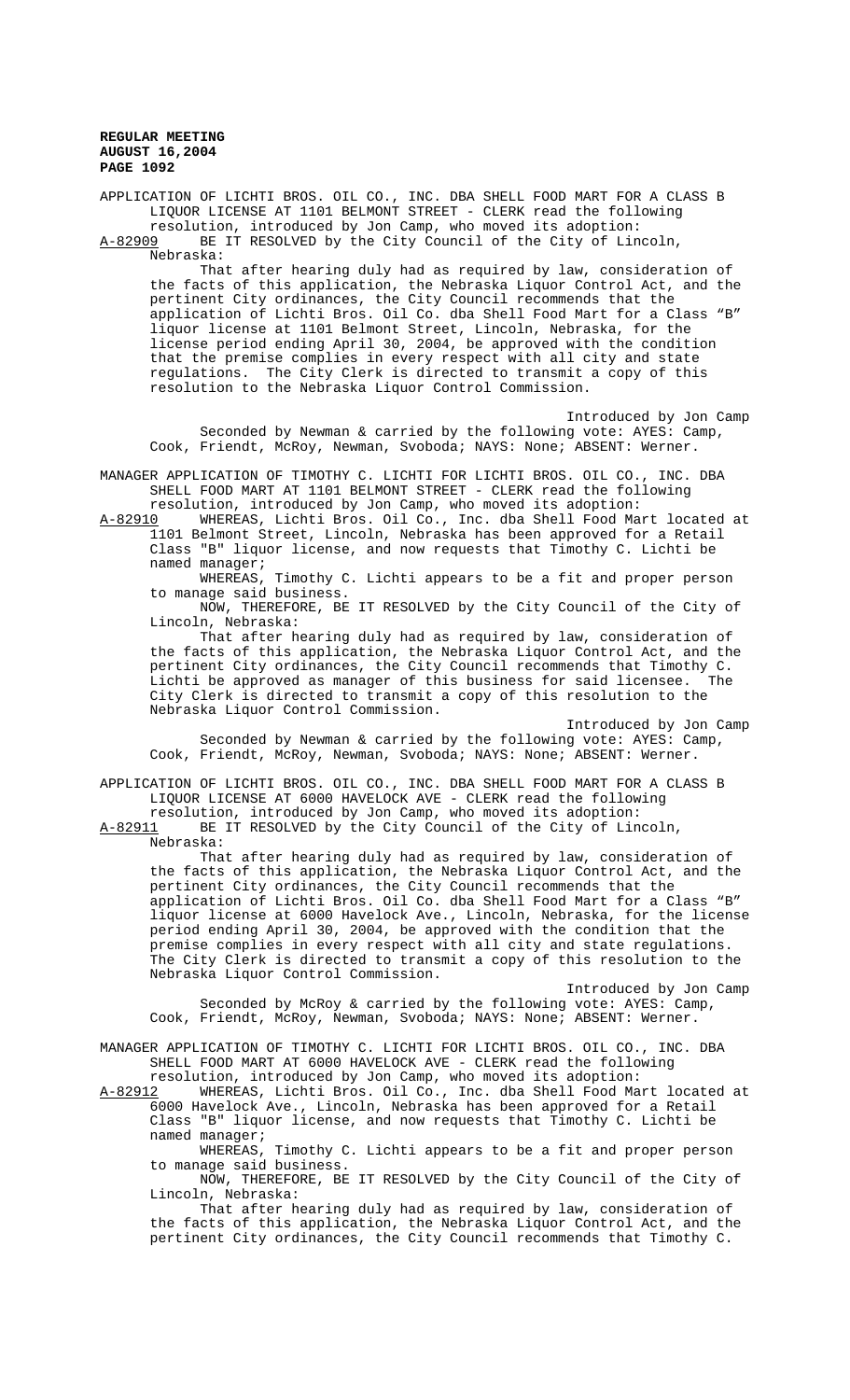Lichti be approved as manager of this business for said licensee. The City Clerk is directed to transmit a copy of this resolution to the Nebraska Liquor Control Commission.

Introduced by Jon Camp Seconded by McRoy & carried by the following vote: AYES: Camp, Cook, Friendt, McRoy, Newman, Svoboda; NAYS: None; ABSENT: Werner.

MANAGER APPLICATION OF GEOFFREY M. WEBB FOR BARRY GOOD INC. DBA BARRY'S BAR & GRILL AT 235 N. 9TH STREET - CLERK read the following resolution,

introduced by Annette McRoy, who moved its adoption: A-82913 WHEREAS, Barry Good Inc. dba Barry's Bar & Grill located at 235 N. 9th Street, Lincoln, Nebraska has been approved for a Retail Class "CK"

liquor license, and now requests that Geoffrey M. Webb be named manager; WHEREAS, Geoffrey M. Webb appears to be a fit and proper person to manage said business.

NOW, THEREFORE, BE IT RESOLVED by the City Council of the City of Lincoln, Nebraska:

That after hearing duly had as required by law, consideration of the facts of this application, the Nebraska Liquor Control Act, and the pertinent City ordinances, the City Council recommends that Geoffrey M. Webb be approved as manager of this business for said licensee. The City Clerk is directed to transmit a copy of this resolution to the Nebraska Liquor Control Commission.

Introduced by Annette McRoy Seconded by Newman & carried by the following vote: AYES: Camp, Friendt, McRoy, Newman, Svoboda; NAYS: Cook; ABSENT: Werner.

# ORDINANCES - 2<sup>ND</sup> READING

- AUTHORIZING THE TRANSFER OF UNSPENT AND UNENCUMBERED APPROPRIATIONS AND CASH WITHIN THE PUBLIC WORKS & UTILITIES DEPARTMENT BETWEEN CERTAIN CAPITAL IMPROVEMENTS PROJECTS WITHIN THE WATER REVENUE FUND, SANITARY SEWER CONSTRUCTION FUND, STORM SEWER BOND FUND, LANDFILL REVENUE FUND, STREET CONSTRUCTION, AND PARKING FUND - CLERK read an ordinance, introduced by Glenn Friendt, approving the transfer of unspent and unencumbered appropriations and cash (if any) between certain capital improvement projects within the Water Construction Fund, Sanitary Sewer Construction Fund, Landfill Revenue Fund, Storm Sewer Bond Issue Fund, Street Construction Fund, Vehicle Tax Fund, and Parking Lot Revolving Fund within the Public Works & Utilities Department, the second time.
- AMENDING SECTION 8.20.230 OF THE LINCOLN MUNICIPAL CODE TO INCREASE THE PERMIT FEE FOR LEVEL II FOOD HANDLER AND LEVEL II APPROVED INSERVICE FOOD HANDLER AND TO ESTABLISH A PERMIT FEE FOR LEVEL III APPROVED INSERVICE FOOD HANDLER - CLERK read an ordinance, introduced by Glenn Friendt, amending Section 8.20.230 of the Lincoln Municipal Code to increase the permit fees for Level II Food Handler and Level II Approved Inservice Food Handler and to establish a permit fee for Level III Approved Inservice Food Handler; and repealing Section 8.20.230 of the Lincoln Municipal Code as hitherto existing, the second time.
- AMENDING CHAPTER 24.01 OF THE LINCOLN MUNICIPAL CODE TO CHANGE THE DEFINITION OF DIRECTOR TO REFER TO THE DIRECTOR OF BUILDING AND SAFETY, TO INCREASE THE SCHEDULE OF FEES, AND TO IMPOSE A MINIMUM FINE FOR VIOLATING THE PROVISIONS OF THIS CHAPTER - CLERK read an ordinance, introduced by Glenn Friendt, amending Chapter 24.01 of the Lincoln Municipal Code relating to Lincoln Fire Suppression Systems by amending Section 24.01.010 to change the definition of Director to refer to the Director of Building and Safety; by amending Section 24.01.200 to increase the schedule of fees; by amending Section 24.01.380 to impose a minimum fine for violating the provisions of this Chapter; and repealing Sections 24.01.010, 24.01.200, and 24.01.380 of the Lincoln Municipal Code as hitherto existing, the second time.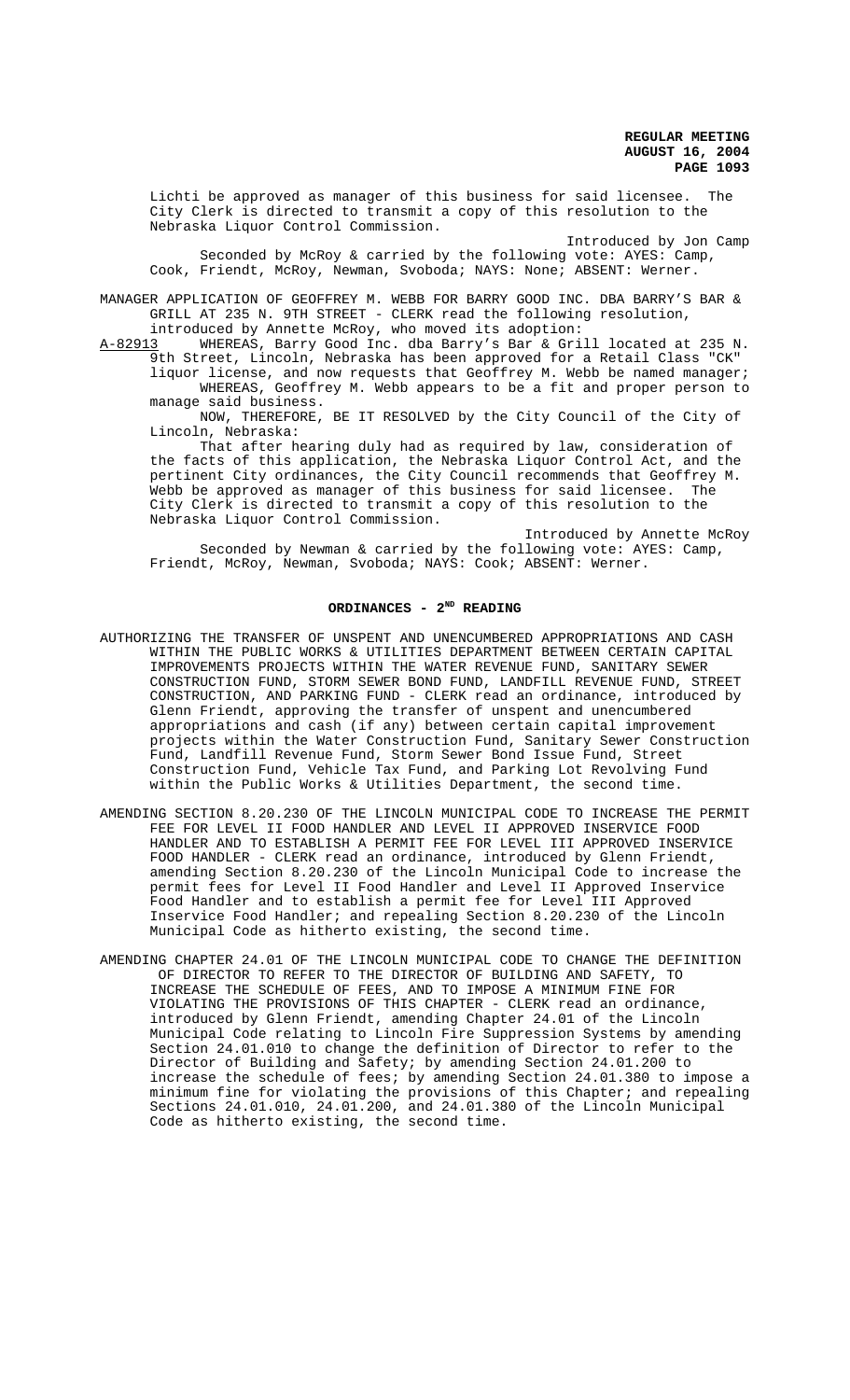### **RESOLUTIONS**

APPLICATION OF ST. PATRICK SCHOOL AT 4142 N. 61ST STREET TO CONDUCT A RAFFLE WITHIN THE CITY OF LINCOLN FROM THE DATE OF THE PERMIT THROUGH NOVEMBER 18, 2004 - CLERK read the following resolution, introduced by Glenn

Friendt, who moved its adoption:<br>A-82914 WHEREAS, St. Patrick's Sch WHEREAS, St. Patrick's School has made application for a permit to conduct a raffle in the City of Lincoln pursuant to Chapter 9.32 of the Lincoln Municipal Code; and

WHEREAS, said application complies with all of the requirements of Section 9.32.030 of the Lincoln Municipal Code.

NOW, THEREFORE, BE IT RESOLVED by the City Council of the City of Lincoln, Nebraska:

That, after public hearing duly had as required by Section 9.32.050 of the Lincoln Municipal Code, the City Council does hereby grant a permit to St. Patrick's School to conduct a raffle in the City of Lincoln in accordance with the application filed by Jeanne Vrbka. The City Clerk is directed to issue a permit upon the payment by the applicant of the required fee, said permit to be valid only for the specific lotteries described in said application and only for a period of one year from the date of approval of this resolution. Said permit shall be subject to all of the conditions and requirements of Chapter 9.32 of the Lincoln Municipal Code.

BE IT FURTHER RESOLVED that pursuant to Section 9.32.080 of the Lincoln Municipal Code, a tax of 5% is imposed upon the gross proceeds received from the sale of raffle chances or tickets within the City of Lincoln, which tax shall be due no later than sixty (60) days after the conclusion of each raffle to be conducted hereunder, and if unpaid at that time, shall thereafter be delinquent.

Introduced by Glenn Friendt Seconded by Newman & carried by the following vote: AYES: Camp, Cook, Friendt, McRoy, Newman, Svoboda; NAYS: None; ABSENT: Werner.

REAPPOINTING JAN GAUGER TO THE LINCOLN HOUSING AUTHORITY BOARD FOR A FIVE-YEAR TERM EXPIRING JULY 1, 2009 - CLERK read the following resolution,

introduced by Glenn Friendt, who moved its adoption: A-82915 BE IT RESOLVED by the City Council of the City of Lincoln,

Nebraska:

That the reappointment of Jan Gauger to the Lincoln Housing Authority Board for a five-year term expiring July 1, 2009 is hereby approved.

Introduced by Glenn Friendt

Seconded by Newman & carried by the following vote: AYES: Camp, Cook, Friendt, McRoy, Newman, Svoboda; NAYS: None; ABSENT: Werner.

SPECIAL PERMIT 04033 - APPLICATION OF STERLING HILLS LLC TO DEVELOP STERLING HILLS COMMUNITY UNIT PLAN FOR 119 DWELLING UNITS WITH REQUESTED WAIVERS OF THE LAND SUBDIVISION ORDINANCE AND ZONING CODE TO WAIVE PRELIMINARY PLAT PROCESS, TO ALLOW SANITARY SEWER TO FLOW OPPOSITE STREET GRADES, TO ALLOW LOTS TO EXCEED THE MAXIMUM LOT WIDTH TO DEPTH RATIO, TO ALLOW LOT LINES NOT AT RIGHT ANGLES TO THE STREET, TO ALLOW ADJUSTMENTS TO THE FRONT, SIDE AND REAR YARD SETBACKS, TO ADJUST THE MINIMUM LOT AREA, TO REDUCE THE REQUIRED ROADWAY WIDTH FROM 27' TO 23', AND TO ALLOW SIDEWALKS BEHIND THE HOMES AS OPPOSED TO ALONG THE STREET, ON PROPERTY GENERALLY LOCATED NORTHWEST OF SOUTH 37TH STREET AND YANKEE HILL ROAD - PRIOR to reading:

CAMP Moved to Amend Bill No. 04R-199.

Seconded by Newman & carried by the following vote: AYES: Camp,

Cook, Friendt, McRoy, Newman, Svoboda; NAYS: None; ABSENT: Werner. CLERK Read the following resolution, introduced by Glenn Friendt, who

moved its adoption:<br>A-82916 WHEREAS, Ster WHEREAS, Sterling Hills LLC has submitted an application designated as Special Permit No. 04033 for authority to develop Sterling Hills Community Unit Plan for 119 dwelling units with requested waivers to the Land Subdivision Ordinance, Zoning Code, and City of Lincoln Design Standards to waive the preliminary plat process, to allow sanitary sewer to flow opposite street grades, to allow lots to exceed the maximum lot width to depth ratio, to allow lot lines not at right angles to the street, to adjust the front, side and rear yard setbacks, to waive the minimum lot area, to reduce roadway width from 27' to 23', and to allow sidewalks behind the homes as opposed to along the street, on property generally located northwest of South 37th Street and Yankee Hill Road, and legally described to wit: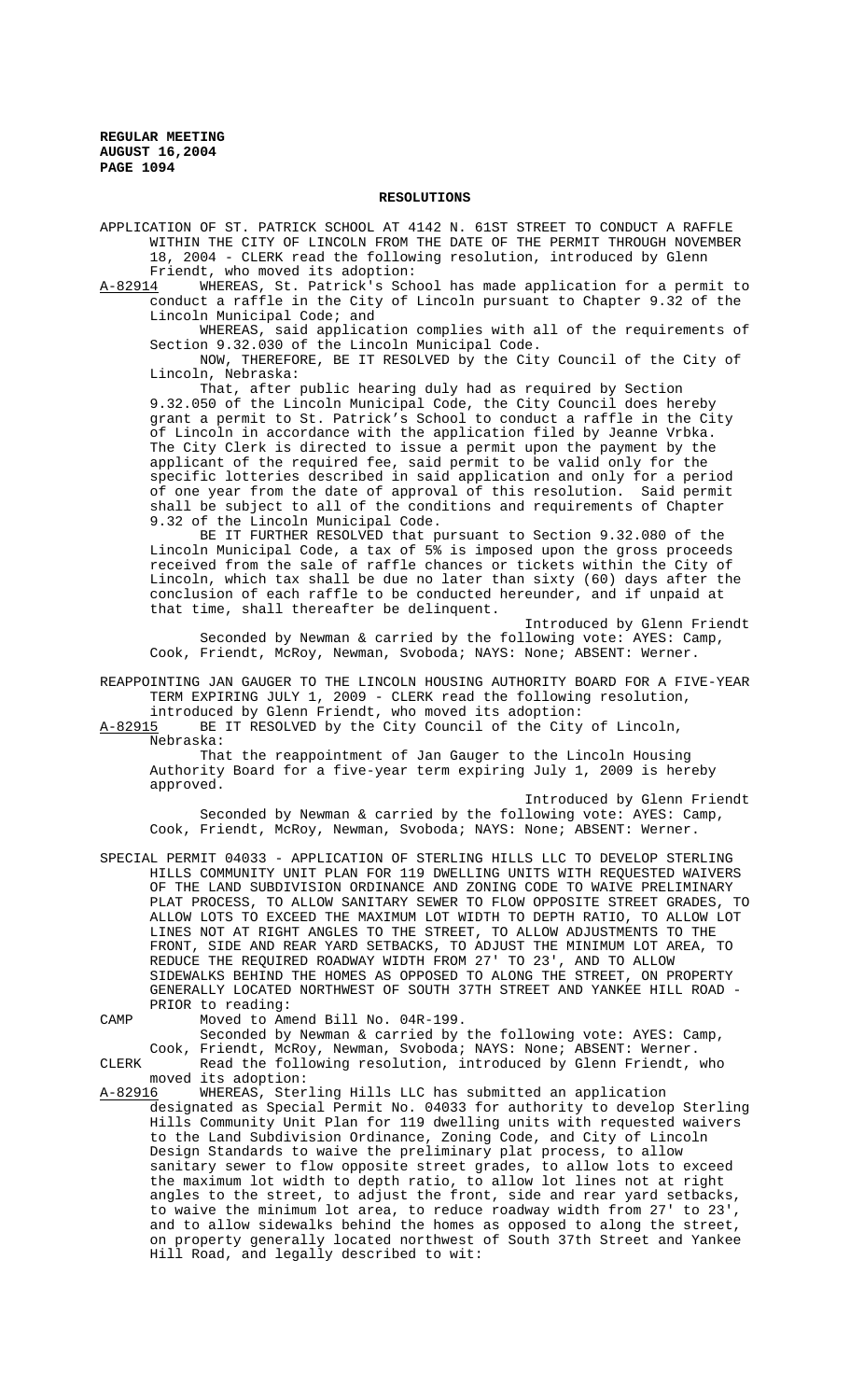Outlot E, Pine Lake Heights South 7th Addition, Lancaster County, Nebraska;

WHEREAS, the Planning Commission has recommended conditional approval of the community unit plan and has further recommended approval of the requested waivers to the Land Subdivision Ordinance, Zoning Code, and Design Standards except for the waiver to allow sidewalks behind the homes as opposed to along the street; and

WHEREAS, the real property adjacent to the area included within the site plan for this community unit plan will not be adversely affected; and

WHEREAS, said site plan together with the terms and conditions hereinafter set forth are consistent with the intent and purpose of Title 27 of the Lincoln Municipal Code to promote the public health, safety, and general welfare.

NOW, THEREFORE, BE IT RESOLVED by the City Council of the City of Lincoln, Nebraska:

That the application of Sterling Hills LLC, hereinafter referred to as "Permittee", to develop Sterling Hills Community Unit Plan on the property legally described above, be and the same is hereby granted under the provisions of Section 27.63.320 and Chapter 27.65 of the Lincoln Municipal Code upon condition that construction and operation of said community unit plan be in strict compliance with said application, the site plan, and the following additional express terms, conditions, and requirements:

1. This permit approves 119 dwelling units and the following waivers to the Land Subdivision Ordinance, Zoning Code and Design Standards:

- a. The requirement of § 3.5 of the Sanitary Sewer Design Standards is waived to allow sewer to flow opposite street grades.
- b. The requirement of Lincoln Municipal Code § 26.23.140(e) that a lot shall have a maximum 3 to 1 lot depth to width ratio is waived as more narrow lots are needed to accommodate the townhouse structures and the slope across the site.
- c. The requirement of Lincoln Municipal Code § 26.23.240(c) that side lot lines be at right angles to the street is waived to accommodate non-radial lot lines designed for townhouse structures.
- d. The required front, side and rear yard setbacks are waived to allow 0' front and rear yard setbacks on individual lots within the development and 0' side yard setback for common walls, a 20' perimeter setback along Grainger Parkway and South 37th Street and a 25' setback along Yankee Hill Road.
- e. The requirement of Lincoln Municipal Code § 27.17.080(a) which requires a minimum lot area of 2500 sq. ft. is waived in order to allow lots of approximately 2000 sq. ft. in size.
- f. The requirement of § 3.5 of the Private Roadway Design Standards is waived to allow private roadway widths to be reduced from 27' to 23'.
- g. The requirement of Lincoln Municipal Code § 26.11.020 that a preliminary plat is required for all subdivisions is waived, except that this waiver of the preliminary plat shall only be effective for a period of ten years from the date of the this approval, and shall be of no force or effect thereafter. This waiver is further subject to the requirement that if any final plat on all or a portion of the approved community unit plan is submitted five years or more after the effective date of the community unit plan, the City may require that a new community unit plan be submitted, pursuant to all the provisions of Section 26.31.015. A new community unit plan may be required if the subdivision ordinance, the design standards, or the required improvements have been amended by the city; and as a result, the community unit plan as originally approved does not comply with the amended rules and regulations.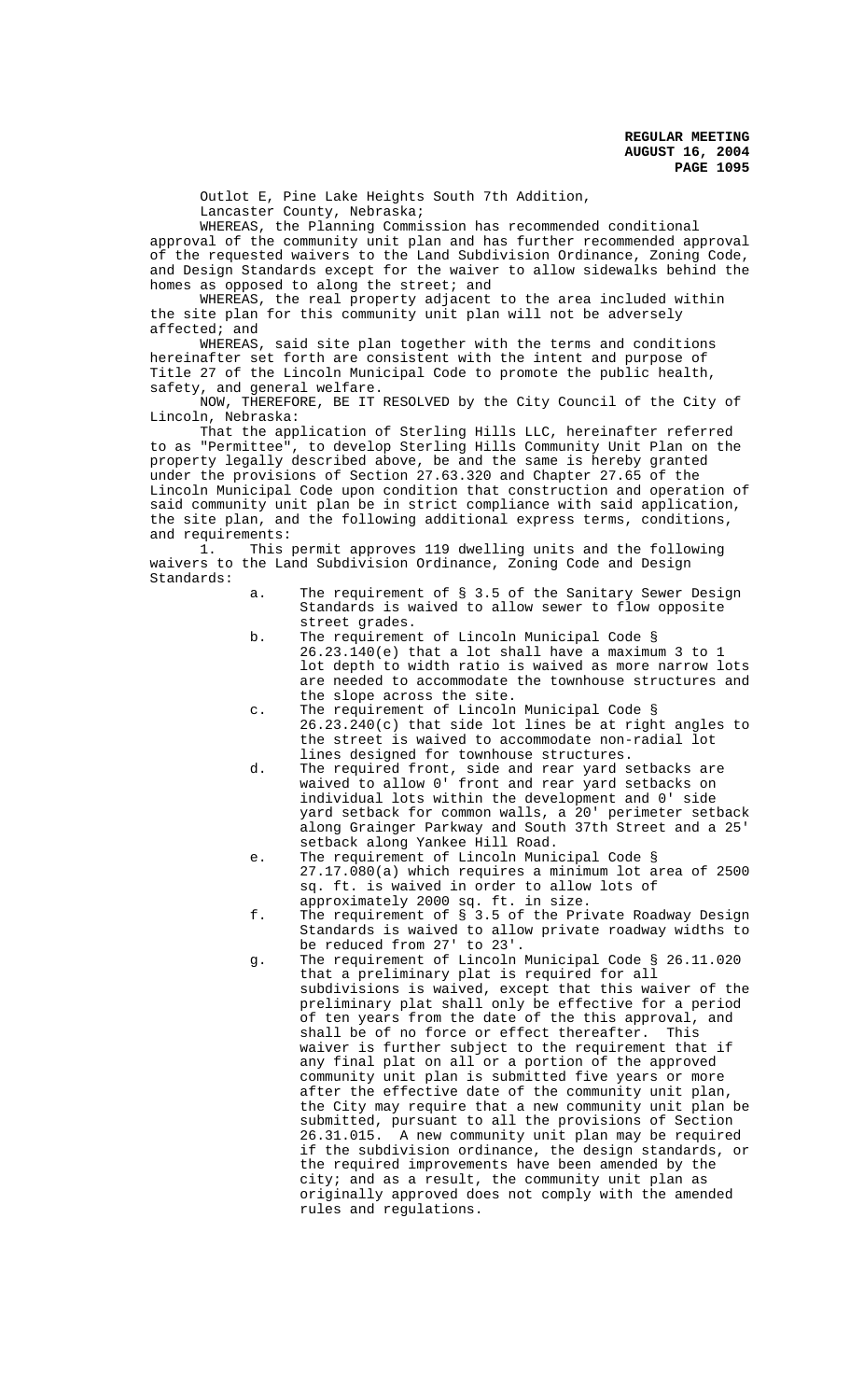2. Final plats will be approved by the Planning Director after: a. The Subdivider has completed or posted a surety to guarantee the completion of the public streets, private roadway improvements, sidewalks, sanitary sewer system water system, drainage facilities, land preparation and grading, sediment and erosions control measures, storm water detention/retention facilities, drainage way improvements, street lights, landscaping screens, street trees, temporary turnaround and barricades, and street name signs.

- b. The subdivider has signed an agreement that binds the
	- subdivider, its successors and assigns:<br>i. To submit to the Director of Publ To submit to the Director of Public Works a plan showing proposed measures to control sedimentation and erosion and the proposed method to temporarily stabilize all graded land for approval.
	- ii. To complete the private improvements shown on the community unit plan.
	- iii. To maintain the outlots and private improvements on a permanent and continuous basis. However, the subdivider may be relieved and discharged of this maintenance obligation upon creating in writing a permanent and continuous association of property owners who would be responsible for said permanent and continuous maintenance. The subdivider shall not be relieved of such maintenance obligation until the document or documents creating said property owners association have been reviewed and approved by the City Attorney and filed of record with the Register of Deeds.
	- iv. To continuously and regularly maintain the street trees along the private roadways and the landscape screen.
	- v. To submit to the lot buyers and home builders a copy of the soil analysis.
	- vi. To pay all improvement costs.
	- vii. To comply with the provisions of the Land Preparation and Grading requirements of the Land Subdivision Ordinance.
	- viii. To properly and continuously maintain and supervise the private facilities which have common use or benefit, and to recognize that there may be additional maintenance issues or costs associated with providing for the proper functioning of storm water detention/retention facilities as they were designed and constructed within the development, and that these are the responsibility of the land owner.
- 3. Before receiving building permits:
	- a. The Permittee must submit a revised and reproducible final plan including six copies.
		- b. The construction plans must conform to the approved plans.
		- c. Final plats within the area of this Community Unit Plan must be approved by the Planning Director.

4. Before occupying the dwelling units all development and construction must be completed in conformance with the approved plans.

5. All privately-owned improvements must be permanently maintained by the owner or an appropriately established homeowners association approved by the City Attorney.

6. The site plan approved by this permit shall be the basis for all interpretations of setbacks, yards, locations of buildings, location of parking and circulation elements, and similar matters.<br>7. The terms, conditions, and requirements of th

The terms, conditions, and requirements of this resolution shall be binding and obligatory upon the Permittee, its successors, and assigns. The building official shall report violations to the City Council which may revoke the special permit or take such other action as may be necessary to gain compliance.<br>8. The Permittee shall sign

The Permittee shall sign and return the City's letter of acceptance to the City Clerk within 30 days following approval of the special permit, provided, however, said 30-day period may be extended up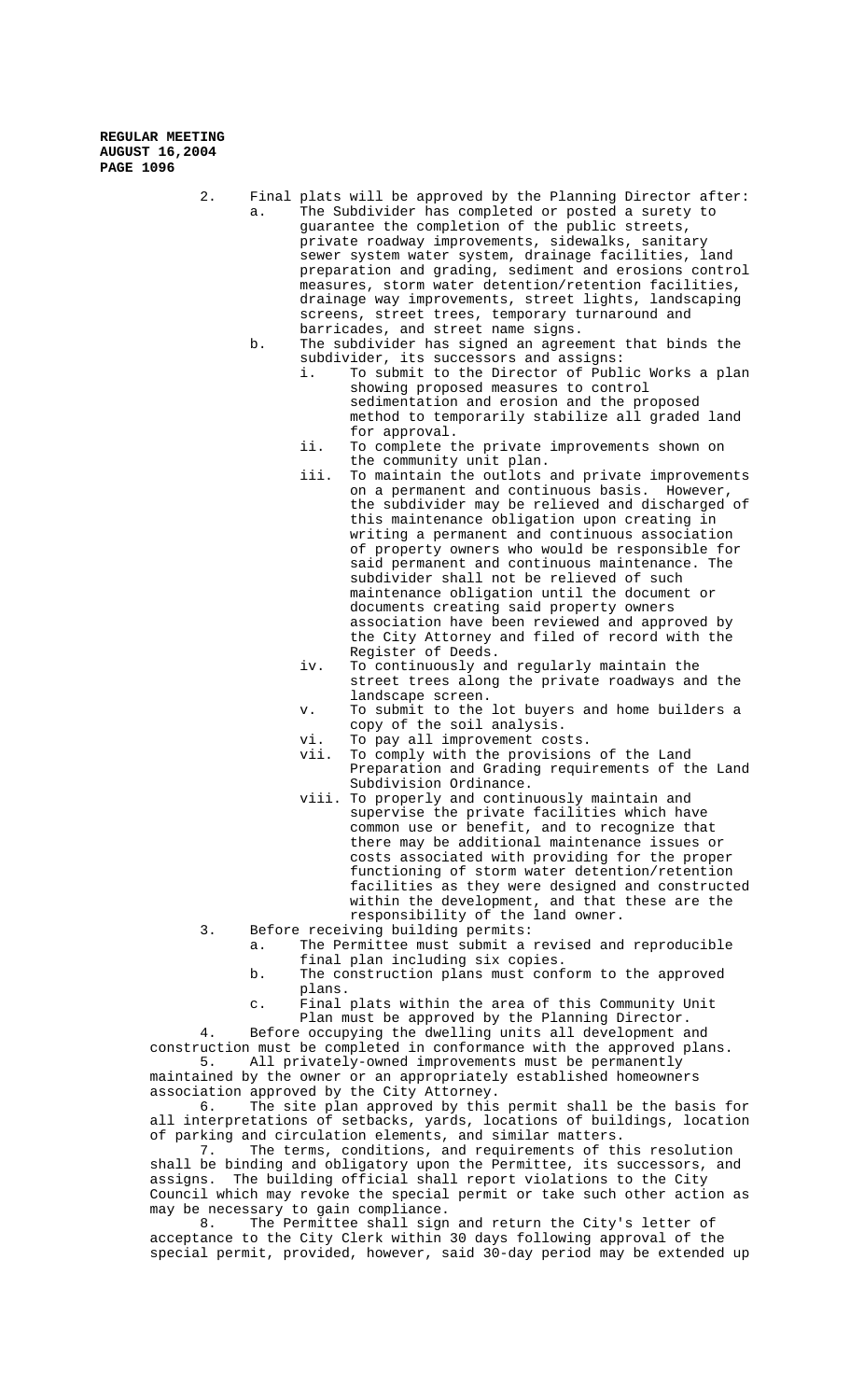to six months by administrative amendment. The City Clerk shall file a copy of the resolution approving the special permit and the letter of acceptance with the Register of Deeds, filing fees therefor to be paid in advance by the Permittee.

Introduced by Glenn Friendt Seconded by Camp & carried by the following vote: AYES: Camp, Cook, Friendt, McRoy, Newman, Svoboda; NAYS: None; ABSENT: Werner.

USE PERMIT 04002 - APPLICATION OF CAMERON CORPORATION TO DEVELOP 112 DWELLING UNITS AND TWO OUTLOTS IN THE O-3 OFFICE PARK DISTRICT WITH REQUESTED WAIVERS OF THE LAND SUBDIVISION ORDINANCE AND ZONING CODE TO WAIVE FRONT, SIDE AND REAR YARD SETBACKS, LOCATION OF SANITARY SEWER MAIN, LOCATION OF WATER MAIN, LOT DEPTH TO WIDTH RATIO, TO ALLOW SANITARY SEWER FLOWING OPPOSITE STREET GRADES, AND TO WAIVE THE PRELIMINARY PLAT PROCESS, ON PROPERTY GENERALLY LOCATED AT W. FLETCHER AVENUE AND N.W. 12TH/13TH STREETS - PRIOR to reading:

COOK Moved to continue Public Hearing and Action for 1 week to 8/23/04. Seconded by Friendt & carried by the following vote: AYES: Camp, Cook, Friendt, McRoy, Newman, Svoboda; NAYS: None; ABSENT: Werner.

DECLARING AN AREA GENERALLY BOUNDED BY M STREET ON THE SOUTH, 48TH STREET ON THE WEST, R STREET ON THE NORTH, AND 52ND STREET ON THE EAST AS BLIGHTED AND SUBSTANDARD - PRIOR to reading:

COOK Moved to continue Public Hearing and Action for 1 week to 8/23/04. Seconded by Friendt & carried by the following vote: AYES: Camp, Cook, Friendt, McRoy, Newman, Svoboda; NAYS: None; ABSENT: Werner.

APPROVING AN INTERLOCAL AGREEMENT BETWEEN THE CITY OF LINCOLN AGING SERVICES AND POLK COUNTY TO PROVIDE PLANNING AND COORDINATION OF SERVICES FOR THE DEVELOPMENT, MANAGEMENT, AND OPERATION OF THE COUNTY'S AGING PROGRAMS, AND FOR INFORMATION AND REFERRAL SERVICES OF OLDER CITIZENS WITHIN POLK COUNTY - CLERK read the following resolution, introduced by Glenn

Friendt, who moved its adoption:<br>A-82917 BE IT RESOLVED by the City BE IT RESOLVED by the City Council of the City of Lincoln, Nebraska:

That the Interlocal Agreement between the City of Lincoln and Polk County entered into for the purposes of including Polk County as a participating agency in the Area Agency for the Lincoln Area on Aging, a copy of which Interlocal Agreement is attached hereto, marked as Attachment "A" and made a part hereof by reference, is hereby approved and the Mayor is authorized to execute said Interlocal Agreement on behalf of the City.

The City Clerk is hereby directed to return one fully executed copy of said Interlocal Agreement to the Polk County Clerk, P.O. Box 276, Osceola, NE 68651.

Introduced by Glenn Friendt Seconded by Cook & carried by the following vote: AYES: Camp, Cook, Friendt, McRoy, Newman, Svoboda; NAYS: None; ABSENT: Werner.

REAPPOINTING JONATHAN COOK TO THE PUBLIC BUILDING COMMISSION FOR A THREE-YEAR TERM EXPIRING AUGUST 1, 2007 - CLERK read the following resolution, introduced by Glenn Friendt, who moved its adoption:

A-82918 BE IT RESOLVED by the City Council of the City of Lincoln, Nebraska:

That the reappointment of Jonathan Cook to the Public Building Commission for a three-year term expiring August 1, 2007 is hereby approved.

Introduced by Glenn Friendt Seconded by Camp & carried by the following vote: AYES: Camp, Cook, Friendt, McRoy, Newman, Svoboda; NAYS: None; ABSENT: Werner.

ACCEPTING THE REPORT OF NEW AND PENDING CLAIMS AGAINST THE CITY AND APPROVING DISPOSITION OF CLAIMS SET FORTH THEREIN FOR THE PERIOD OF JULY 16 - 31, 2004 - CLERK read the following resolution, introduced by Glenn Friendt, who moved its adoption:<br>A-82919 BE IT RESOLVED by

BE IT RESOLVED by the City Council of the City of Lincoln, Nebraska:

That the claims listed in the attached report, marked as Exhibit "A", dated August 2, 2004, of various new and pending tort claims filed against the City of Lincoln with the Office of the City Attorney or the Office of the City Clerk, as well as claims which have been disposed of,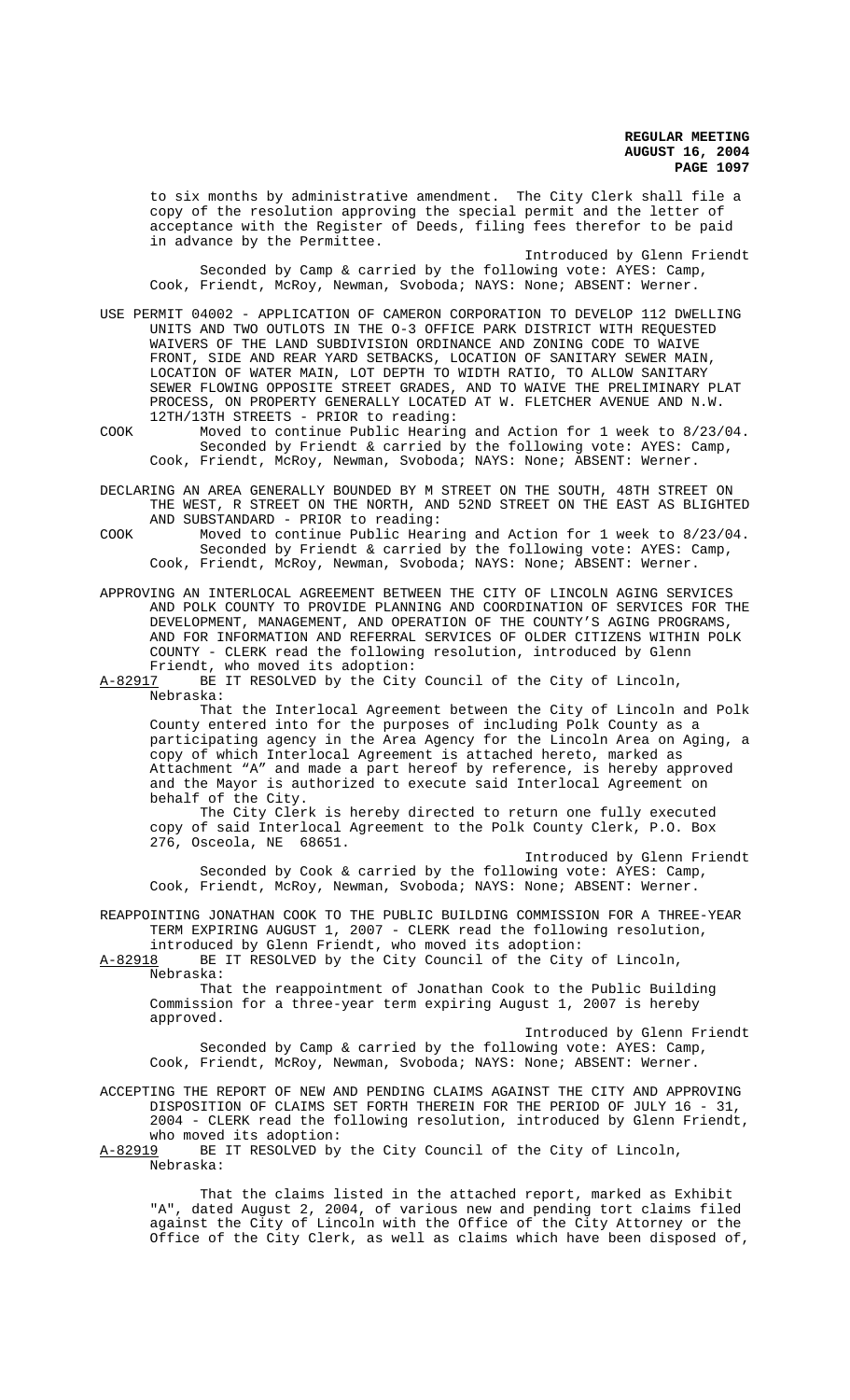are hereby received as required by <u>Neb. Rev. Stat.</u> § 13-905 (Reissue 1997). The dispositions of claims by the Office of the City Attorney, as shown by the attached report, are hereby approved:

| DENIED                |            | ALLOWED OR SETTLED     |          |
|-----------------------|------------|------------------------|----------|
| Eugene Deeter         | \$1,732.00 | Steve & Lori Barham \$ | 70.00    |
| Lynell E. Johnson     | 1,153.49   | Tiffany Schneider      | 975.66   |
| Jeff Hughes           | NAS*       | Steve Harris           | 325.00   |
| Henry A. Johnson      | NAS*       | Shelly K. Becker       | 460.07   |
| Mary Johnson 8,564.00 |            | Jerry Taylor           | 1,748.11 |
| Andre Lamont Jones    | 395.45     |                        |          |
| * No Amount Specified |            |                        |          |

The City Attorney is hereby directed to mail to the various claimants listed herein a copy of this resolution which shows the final disposition of their claim.

Introduced by Glenn Friendt Seconded by Camp & carried by the following vote: AYES: Camp, Cook, Friendt, McRoy, Newman, Svoboda; NAYS: None; ABSENT: Werner.

APPROVING A LABOR CONTRACT BETWEEN THE CITY OF LINCOLN AND THE LINCOLN POLICE UNION EFFECTIVE AUGUST 12, 2004 - CLERK read the following resolution,

introduced by Glenn Friendt, who moved its adoption:<br>A-82920 BE IT RESOLVED by the City Council of the City BE IT RESOLVED by the City Council of the City of Lincoln, Nebraska:

That the attached labor contract between the City of Lincoln and the Lincoln Police Union, to be effective August 12, 2004, is hereby approved, and the Mayor is authorized to execute the same on behalf of the City.

Introduced by Glenn Friendt Seconded by McRoy & carried by the following vote: AYES: Camp, Cook, Friendt, McRoy, Newman, Svoboda; NAYS: None; ABSENT: Werner.

#### **PETITIONS & COMMUNICATIONS**

REPORT OF UNL MICROBIOLOGIST FOR WATER TESTING FOR THE MONTH OF JULY, 2004 - CLERK presented said report which was placed on file in the Office of the City Clerk.

#### **REPORTS OF CITY OFFICERS**

- CLERK'S LETTER AND MAYOR'S APPROVAL OF RESOLUTIONS AND ORDINANCES PASSED BY THE CITY COUNCIL ON AUGUST 2, 2004 - CLERK presented said report which was placed on file in the Office of the City Clerk.
- CLERK'S LETTER AND MAYOR'S APPROVAL OF RESOLUTIONS AND ORDINANCES PASSED BY THE CITY COUNCIL ON AUGUST 9, 2004 - CLERK presented said report which was placed on file in the Office of the City Clerk.
- INVESTMENTS OF FUNDS FOR THE WEEK OF JULY 26 THRU AUGUST 6, 2004 CLERK read the following resolution, introduced by Annette McRoy, who moved its adoption:
- A-82922 BE IT HEREBY RESOLVED BY THE CITY COUNCIL of the City of Lincoln, Nebraska:

That the attached list of investments be confirmed and approved, and the City Treasurer is hereby directed to hold said investments until maturity unless otherwise directed by the City Council.

Introduced by Annette McRoy

- Seconded by Cook & carried by the following vote: AYES: Camp, Cook, Friendt, McRoy, Newman, Svoboda; NAYS: None; ABSENT: Werner.
- REPORT FROM CITY TREASURER TELECOMMUNICATIONS OCCUPATION TAX FOR THE MONTH OF APRIL THRU JUNE, 2004: AMERICAN FARM BUREAU INC, GE BUSINESS PRODUCTIONS SOLUTIONS; JUNE, 2004: ONE CALL COMMUNICATIONS, NEBRASKA TECHNOLOGY & TELECOMMUNICATIONS INC, SHAFFER COMMUNICATIONS INC, LIBERTY WIRELESS, NETWORK BILLING SYSTEMS, UNITED SYSTEMS ACCESS TELECOM, T-NETIX TELECOM SERVICES, QUANTUM SHIFT COMM, IBM GLOBAL SERVICES; JULY, 2004: ATS MOBILE TELEPHONE CO INC - CLERK presented said report which was placed on file in the Office of the City Clerk. (20)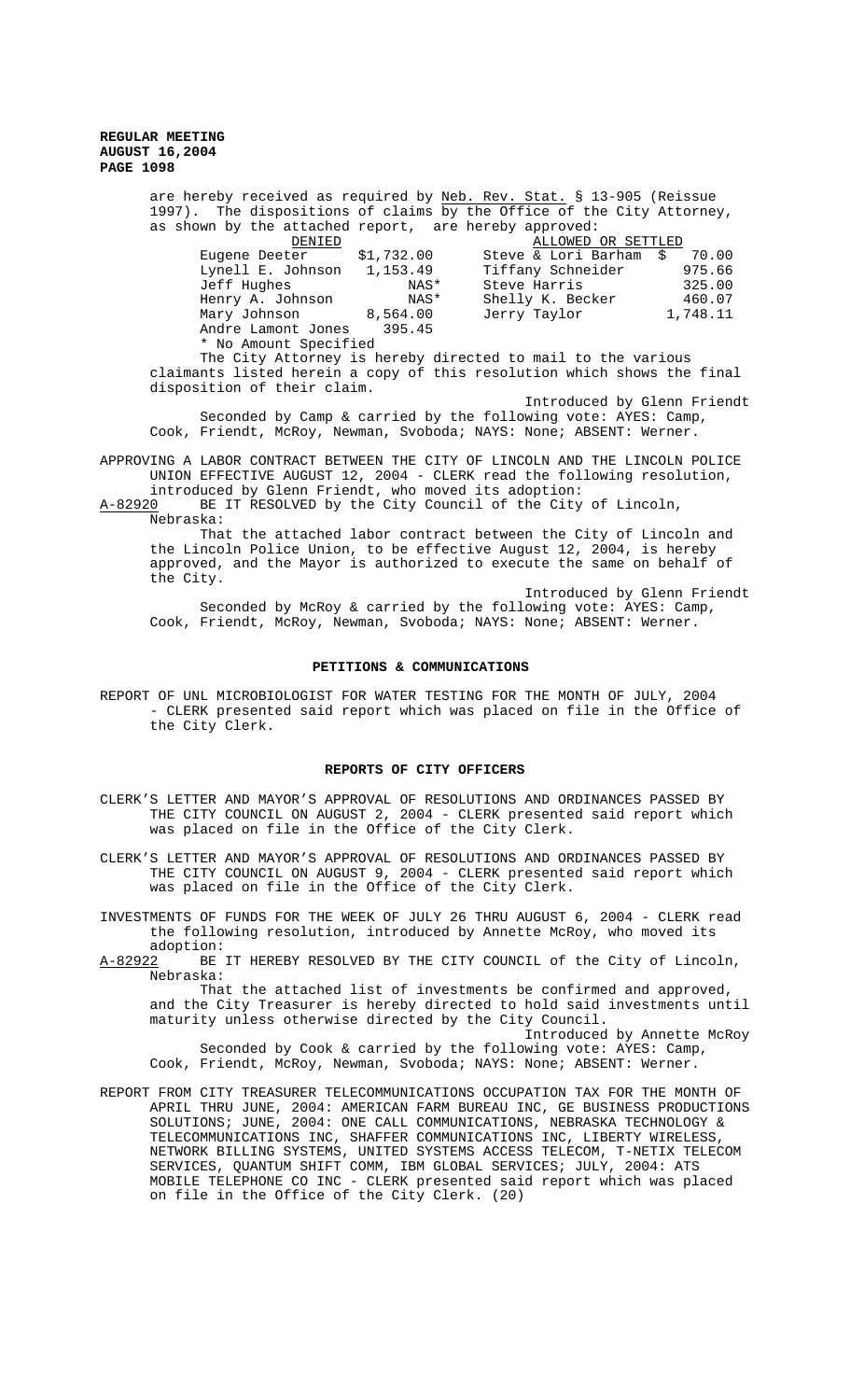## ORDINANCES - 1<sup>st</sup> READING & ASSOCIATED RESOLUTIONS (Resolutions listed hereunder advance to Public Hearing on 8/9/04)

- CHANGE OF ZONE 04017 APPLICATION OF GLEN HERBERT FOR A CHANGE OF ZONE FROM AGR AGRICULTURAL RESIDENTIAL TO R-3 RESIDENTIAL ON PROPERTY GENERALLY LOCATED AT S. 84TH STREET AND PINE LAKE ROAD - CLERK read an ordinance, introduced by Annette McRoy, amending the Lincoln Zoning District Maps attached to and made apart of Title 27 of the Lincoln Municipal Code, as provided by Section 27.05.020 of the Lincoln Municipal Code, by changing the boundaries of the districts established and shown thereon, the first time.
- SPECIAL PERMIT 04011 APPLICATION OF GLEN HERBERT TO DEVELOP BOULDER RIDGE COMMUNITY UNIT PLAN FOR 189 SINGLE FAMILY UNITS, 48 SINGLE FAMILY ATTACHED UNITS, 224 MULTIPLE FAMILY UNITS, AND AN ADDITIONAL 240 UNASSIGNED UNITS ON PROPERTY GENERALLY LOCATED AT S. 84TH STREET AND PINE LAKE ROAD - CLERK read an ordinance, introduced by Annette McRoy, whereas Glen Herbert has submitted an application designated as Special Permit No. 04011 for authority tot develop Boulder Ridge Community Unit Plan consisting of 190 single family units, 47 single family attached units and 224 multiple family units with an additional 240 unassigned units, on property located at S. 84<sup>th</sup> Street and Pine Lake Road, the first time.
- APPEAL OF GLEN HERBERT FROM THE PLANNING COMMISSION CONDITIONAL APPROVAL OF BOULDER RIDGE PRELIMINARY PLAT, CONDITION 1.1.14 REQUIRING CORRECTIONS TO THE PRELIMINARY PLAT IN ACCORDANCE WITH THE PUBLIC WORKS AND UTILITIES DEPARTMENT MEMO, ON PROPERTY LOCATED AT S. 84TH STREET AND PINE LAKE ROAD - CLERK read an ordinance, introduced by Annette McRoy, whereas Glen Herbert has submitted for approval by the Lincoln City-Lancaster County Planning Commission, the preliminary plat of Boulder Ridge Addition, generally located at S.  $84<sup>th</sup>$  Street and Pine Lake Road, the first time.

# ORDINANCES - 3<sup>RD</sup> READING & RESOLUTIONS FOR ACTION

STREET & ALLEY VACATION NO. 04004 - VACATING SOUTH 6TH STREET BETWEEN THE SOUTH LINE OF THE BURLINGTON NORTHERN SANTA FE RAILROAD RIGHT-OF-WAY AND THE NORTH LINE OF THE EAST/WEST ALLEY BETWEEN M AND L STREET, GENERALLY LOCATED AT 6TH AND M STREETS - CLERK read an ordinance, introduced by Jonathan Cook, vacating South 6th Street between the south line of the Burlington Northern Santa Fe Railroad right-of-way and the north line of the east/west alley between M and L Street, and retaining title thereto in the City of Lincoln, Lancaster County, Nebraska, the third time. COOK Moved to pass the ordinance as read.

Seconded by Friendt & carried by the following vote: AYES: Camp, Cook, Friendt, McRoy, Newman, Svoboda; NAYS: None; ABSENT: Werner. The ordinance, being numbered **#18425**, is recorded in Ordinance Book #25.

- AUTHORIZING THE ACCEPTANCE OF THE DONATION OF ONE PIECE OF ARTWORK FOR INCLUSION IN THE CITY'S PUBLIC ART COLLECTION AND FOR DISPLAY ON PUBLIC PROPERTY - CLERK read the following resolution, introduced by Jonathan Cook, who moved its adoption:
- A-82923 WHEREAS, the artwork entitled "Real Hero" by Andrew Carson has been offered to the City for display at the northeast corner of 12th and P Streets; and

WHEREAS, the City through it Parks and Recreation Department, as well as the Urban Design Committee and the 12th Street Arts Corridor Advisory Board, desires to accept the donation of the art work and to install it at said intersection.

NOW, THEREFORE, BE IT RESOLVED by the City Council of the City of Lincoln, Nebraska:

That the donation of one piece of artwork entitled "Real Hero" by Andrew Carson for display on public property is hereby accepted. Introduced by Jonathan Cook

Seconded by Friendt & carried by the following vote: AYES: Camp, Cook, Friendt, Svoboda; NAYS: McRoy, Newman; ABSENT: Werner.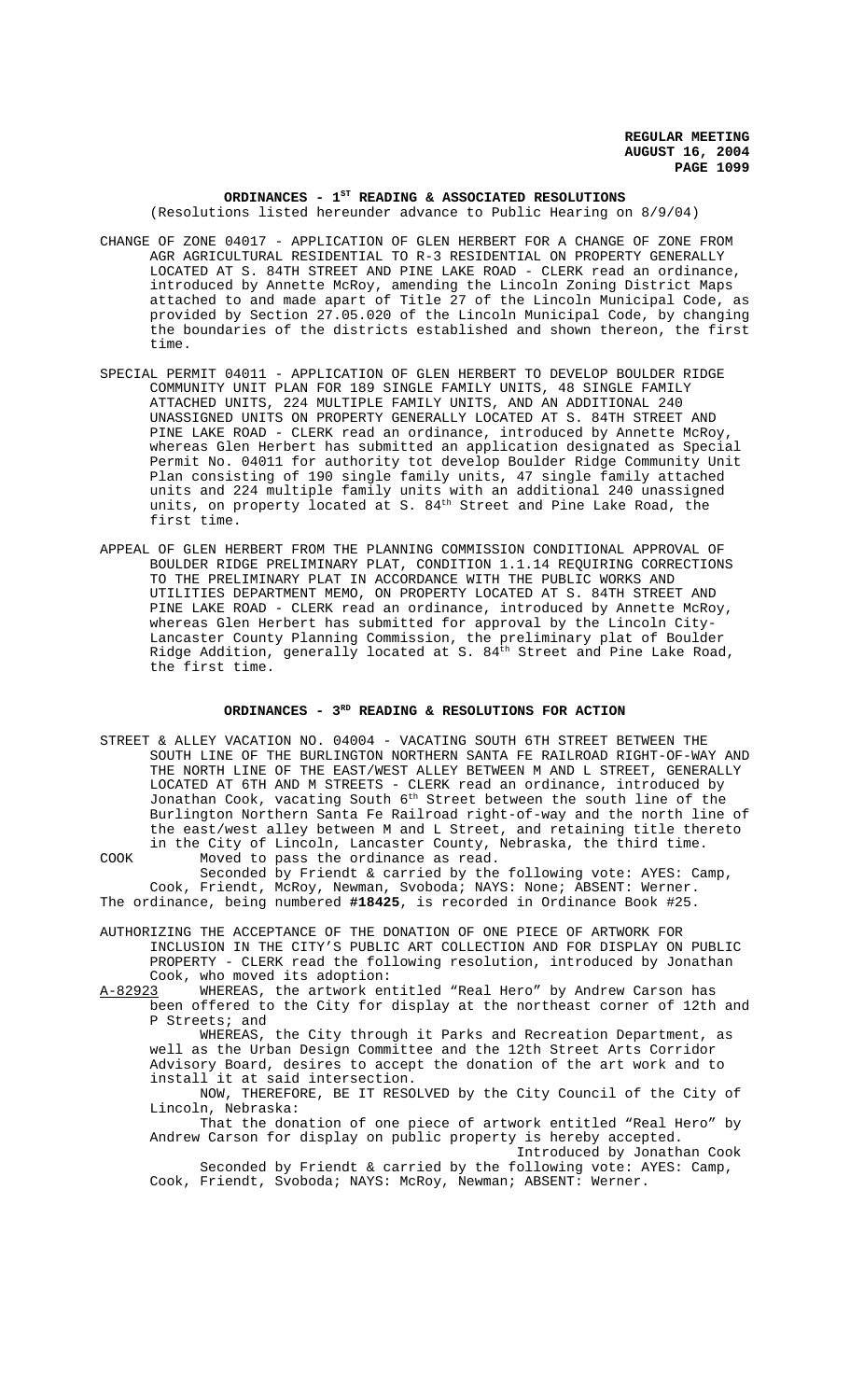MISCELLANEOUS NO. 04006 - VACATING A PORTION OF THE PLAT OF RIVERSIDE ADDITION, A PORTION OF THE PLAT OF HALTERS SUBDIVISION, LOT 60 I.T., AND ALL OF THE PREVIOUSLY VACATED STREET AND ALLEY RIGHTS-OF-WAY ADJACENT THERETO, LOCATED ALONG SALT CREEK, NORTH OF MILITARY ROAD - CLERK read an ordinance, introduced by Jonathan Cook, vacating a portion of the plat of Halters Subdivision, Lot 60 I. T., and all the previously vacated street and alley rights-of-way adjacent thereto, located along Salt Creek, north of Military Road, Lincoln, Lancaster County, Nebraska, the third time.

COOK Moved to pass the ordinance as read.

Seconded by McRoy & carried by the following vote: AYES: Camp, Cook, Friendt, McRoy, Newman, Svoboda; NAYS: None; ABSENT: Werner. The ordinance, being numbered **#18426**, is recorded in Ordinance Book #25.

- CHANGE OF ZONE 04035 APPLICATION OF MADONNA REHABILITATION HOSPITAL FOR A CHANGE OF ZONE FROM R-4 RESIDENTIAL DISTRICT TO O-3 OFFICE PARK DISTRICT ON PROPERTY GENERALLY LOCATED AT S. 56TH STREET AND PINE LAKE ROAD - CLERK read an ordinance, introduced by Jonathan Cook, amending the Lincoln Zoning District Maps attached to and made a part of Title 27 of the Lincoln Municipal Code, as provided by Section 27.05.020 of the Lincoln Municipal Code, by changing the boundaries of the districts established and shown thereon, the third time.
- COOK Moved to pass the ordinance as read.

Seconded by McRoy & carried by the following vote: AYES: Camp, Cook, Friendt, McRoy, Newman, Svoboda; NAYS: None; ABSENT: Werner. The ordinance, being numbered **#18427**, is recorded in Ordinance Book #25.

- SPECIAL PERMIT 1713C APPLICATION OF MADONNA REHABILITATION HOSPITAL TO AMEND THE ASPEN 3RD ADDITION COMMUNITY UNIT PLAN TO PERMIT 67 DWELLING UNITS, WITH A REQUESTED WAIVER OF THE PRELIMINARY PLAT PROCESS, ON PROPERTY GENERALLY LOCATED AT S. 56TH STREET AND PINE LAKE ROAD - CLERK read an ordinance, introduced by Jonathan Cook, who moved for its adoption:<br>A-82924 WHEREAS, Madonna Rehabilitation Hospital has submitted an
- WHEREAS, Madonna Rehabilitation Hospital has submitted an application designated as Special Permit No. 1713C for authority to amend the Aspen 3rd Addition Community Unit Plan to permit 67 dwelling units, with a request to waive the preliminary plat process, on property located at South 56th Street and Pine Lake Road, and legally described as:

Lots 2-6, Block 1, Lots 1-19, Block 2, Lots 1-12 and a portion of Outlot E, Block 4, all in Aspen 5th Addition; Lots 1, 2, 4, 6, 7, 8, Block 1, Lots 1-3, Block 2, Lots 2-4, 8 and 9, Block 3, all in Aspen 6th Addition; Lots 1-3, Aspen 7th Addition; Lots 2 and 3, Aspen 9th Addition; Lots 1 and 2, Aspen 12th Addition; and a portion of the vacated right-of-way of Allen Road, all located in the North Half of the Northeast Quarter of Section 20, Township 9 North, Range 7 East of the 6th P.M., Lincoln, Lancaster County, Nebraska, more particularly described as follows: Commencing at the northeast corner of said Section 20, and extending thence south 89 degrees 43 minutes 49 seconds west on the north line of said Section 20, for a distance of 631.50 feet; thence south 00 degrees 16 minutes 11 seconds east, a distance of 626.19 feet to the point of beginning; thence continuing south 00 degrees 16 minutes 11 seconds east, for a distance of 206.13 feet along the west line of Stephanie Lane; thence south 89 degrees 53 minutes 36 seconds west, a distance of 45.86 feet; thence on a curve to the left having a radius of 348.00 feet and an arc length of 547.76 feet, being subtended by a chord of south 44 degrees 47 minutes 28 seconds west, for a distance of 492.94 feet to the point of tangency of said curve; thence south 00 degrees 18 minutes 04 seconds east, a distance of 63.87 feet; thence south 02 degrees 35 minutes 31 seconds east, a distance of 75.05 feet to the south line of the North Half of said Northeast Quarter; thence south 89 degrees 42 minutes 18 seconds west on said line, a distance of 1623.32 feet; thence north 00 degrees 04 minutes 25 seconds east, a distance of 377.84 feet; thence north 89 degrees 43 minutes 49 seconds east, a distance of 113.87 feet; thence south 00 degrees 16 minutes 18 seconds east, a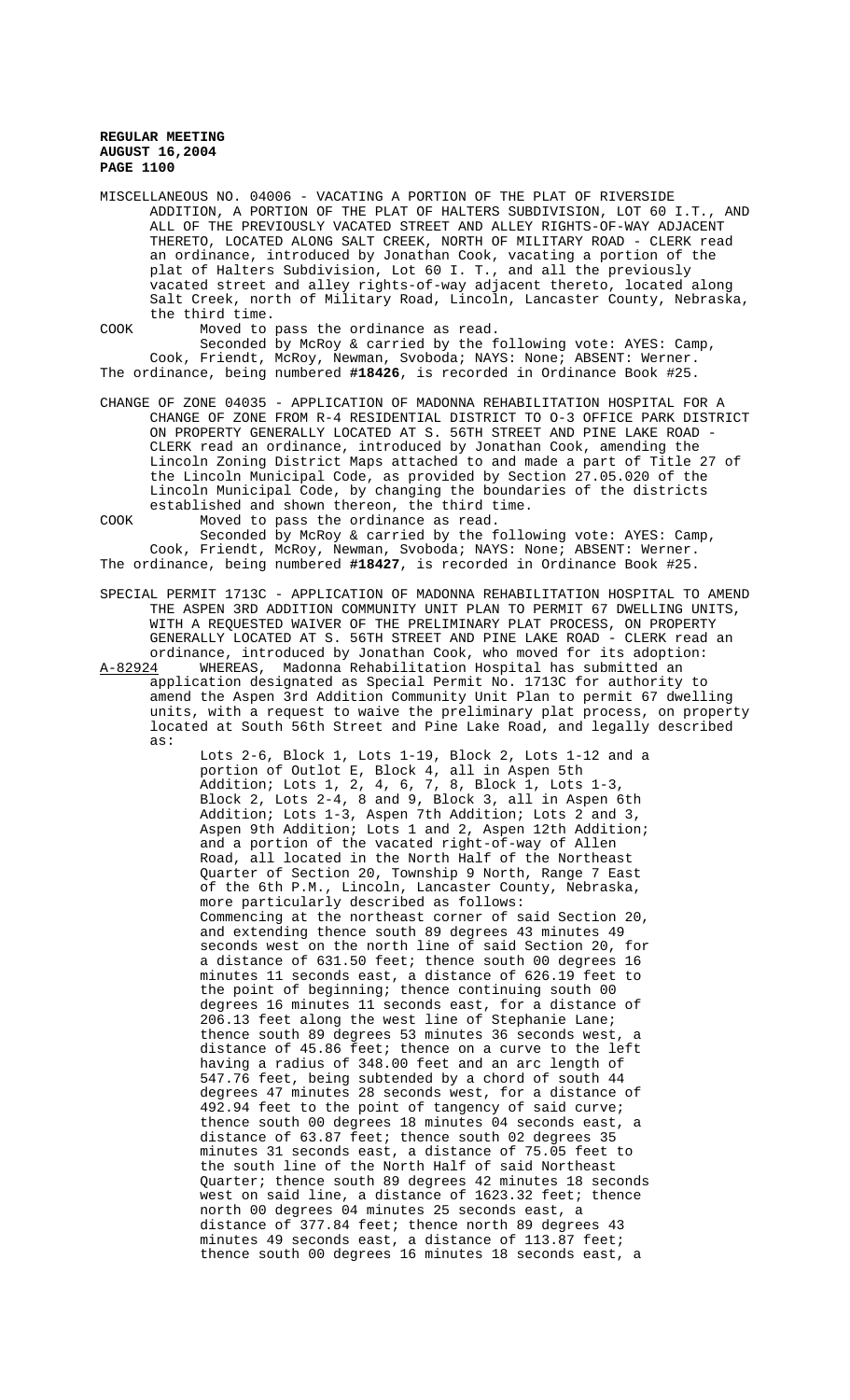distance of 19.81 feet; thence north 89 degrees 53 minutes 06 seconds east, a distance of  $72.00$  feet; thence north 00 degrees 16 minutes 11 seconds west, a distance of 27.00 feet; thence north 89 degrees 43 minutes 49 seconds east, a distance of 110.17 feet; thence north 00 degrees 16 minutes 11 seconds west, a distance of 207.22 feet; thence north 18 degrees 39 minutes 17 seconds east, a distance of 189.26 feet; thence south 71 degrees 19 minutes 56 seconds east, a distance of 249.84 feet; thence south 43 degrees 40 minutes 07 seconds east, a distance of 335.94 feet; thence south 30 degrees 16 minutes 11 seconds east, a distance of 135.00 feet; thence north 59 degrees 43 minutes 49 seconds east, a distance of 110.00 feet; thence north 66 degrees 47 minutes 56 seconds east, a distance of 60.46 feet; thence north 30 degrees 16 minutes 11 seconds west, a distance of 20.00 feet; thence north 59 degrees 43 minutes 49 seconds east, a distance of 120.00 feet; thence north 30 degrees 16 minutes 11 seconds west, a distance of 85.00 feet; thence north 59 degrees 43 minutes 49 seconds east, a distance of 240.44 feet; to the point of curvature of a circular curve to the right having a radius of 212.58 feet and an arc length of 111.31 feet, being subtended by a chord of north 74 degrees 43 minutes 49 seconds east, for a distance of 110.04 feet to the point of tangency of said curve; thence north 89 degrees 43 minutes 49 seconds east, a distance of 75.38 feet; to a point of curvature of a circular curve to the left having a radius of 66.00 feet and an arc length of 15.93 feet, being subtended by a chord of north 19 degrees 40 minutes 05 seconds east, for a distance of 15.89 feet; to a point of curvature of a circular curve to the right having a radius of 30.00 feet and an arc length of 29.32 feet, being subtended by a chord of north 87 degrees 52 minutes 39 seconds east, for a distance of 2.00 feet; to a point of curvature of a circular curve to the right having a radius of 285.00 feet and an arc length of 88.05 feet, being subtended by a chord of south 81 degrees 21 minutes 27 seconds east, for a distance of 87.70 feet; thence on a curve to the left having a radius of 315.00 feet and an arc length of 97.66 feet, subtended by a chord of south 81 degrees 23 minutes 17 seconds east, for a distance of 97.27 feet; thence north 89 degrees 43 minutes 49 seconds east, a distance of 338.75 feet; to a point of curvature to the left having a radius of 20.00 feet and an arc length of 0.50 feet, being subtended by a chord of south 89 degrees 33 minutes 12 seconds east, for a distance of 0.50 feet to the point of beginning and containing a calculated area of 23.41 acres, more or less; and A portion of Outlot A, Aspen 10th Addition located in

the North Half of the Northeast Quarter of Section 20, Township 9 North, Range 7 East, of the 6th P.M., Lincoln, Lancaster County, Nebraska, more particularly described as follows:

Commencing at the northeast corner of said Section 20, and extending thence south 89 degrees 43 minutes 49 seconds west on the north line of said Section 20, for a distance of 1219.80 feet; thence south 00 degrees 16 minutes 11 seconds east, a distance of 50.00 feet to the point of beginning; thence continuing south 00 degrees 16 minutes 11 seconds east, for a distance of 502.60 feet; thence south 89 degrees 43 minutes 49 seconds west, a distance of 16.55 feet; to the point of curvature of a circular curve to the left having a radius of 272.58 feet and an arc length of 83.57 feet, being subtended by a chord of south 80 degrees 56 minutes 52 seconds west, for a distance of 83.24 feet to the point of tangency of said curve; thence north 17 degrees 50 minutes 04 seconds west, a distance of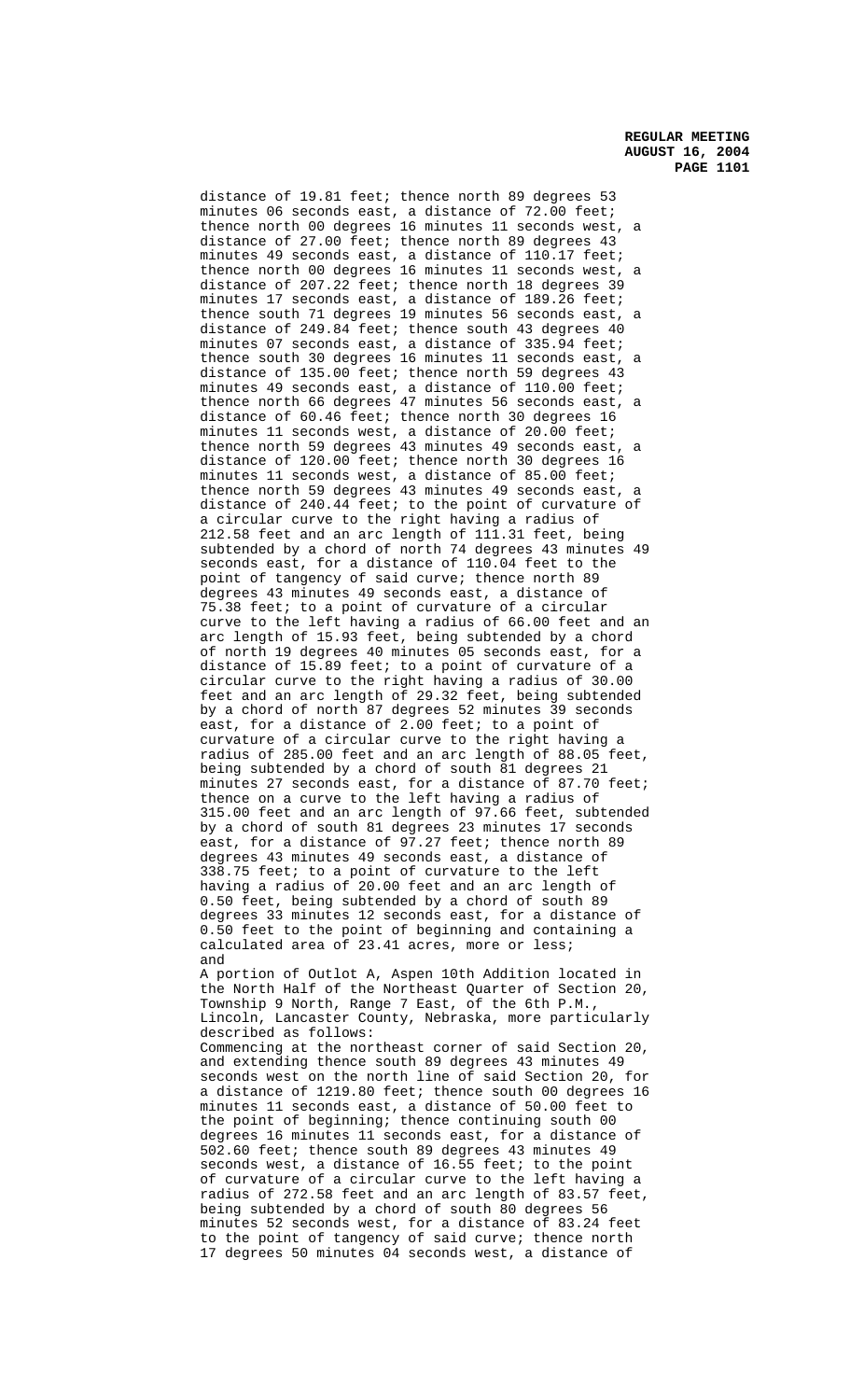> 82.72 feet; thence north 03 degrees 10 minutes 01 seconds east, a distance of  $262.48$  feet; thence north 32 degrees 07 minutes 44 seconds west, a distance of 205.37 feet; thence north 89 degrees 43 minutes 49 seconds east, a distance of 216.44 feet to the point of beginning and containing a calculated area of 1.53 acres, more or less;

WHEREAS, the real property adjacent to the area included within the site plan for this amended community unit plan will not be adversely affected; and

WHEREAS, said site plan together with the terms and conditions hereinafter set forth are consistent with the intent and purpose of Title 27 of the Lincoln Municipal Code to promote the public health, safety, and general welfare.

NOW, THEREFORE, BE IT RESOLVED by the City Council of the City of Lincoln, Nebraska:

That the application of Madonna Rehabilitation Hospital, hereinafter referred to as "Permittee", to amend the Aspen 3rd Addition Community Unit Plan to allow 67 dwelling units, with a request to waive the preliminary plat process, be and the same is hereby granted under the provisions of Section 27.63.320 and Chapter 27.65 of the Lincoln Municipal Code upon condition that change to the community unit plan be in strict compliance with said application, the site plan, and the following additional express terms, conditions, and requirements:

1. This permit approves 67 dwelling units.

2. The requirement of Section 26.11.020 of the LMC that the special permit accompany the filing of a preliminary plat and that a preliminary plat be required for all subdivisions is waived, except that this waiver of the preliminary plat shall only be effective for a period of ten years from the date of the this approval, and shall be of no force or effect thereafter. If any final plat on all or a portion of the approved community unit plan is submitted five years or more after the effective date of the community unit plan, the City may require that a new community unit plan be submitted, pursuant to all the provisions of Section 26.31.015. A new community unit plan may be required if the subdivision ordinance, the design standards, or the required improvements have been amended by the city; and as a result, the community unit plan as originally approved does not comply with the amended rules and regulations.

3. Before receiving building permits:

- a. The Permittee must submit an acceptable, revised and
- reproducible final plan including five copies. b. The construction plans must conform to the approved plans.
- c. Final plats within the area of this community unit plan must be approved by the City.

4. Before occupying the dwelling units, all development and construction must be completed in conformance with the approved plan.

5. All privately-owned improvements must be permanently maintained by the Permittee or an appropriately established homeowners association approved by the City Attorney.

6. The site plan approved by this permit shall be the basis for all interpretations of setbacks, yards, locations of buildings, location of parking and circulation elements, and similar matters.

7. The terms, conditions, and requirements of this resolution shall be binding and obligatory upon the Permittee and the Permittee's successors and assigns. The building official shall report violations to the City Council which may revoke the special permit or take such other action as may be necessary to gain compliance.<br>8. The Permittee shall sign and return the

The Permittee shall sign and return the City's letter of acceptance to the City Clerk within 30 days following approval of the special permit, provided, however, said 30-day period may be extended up to six months by administrative amendment. The City Clerk shall file a copy of the resolution approving the special permit and the letter of acceptance with the Register of Deeds, filing fees therefor to be paid in advance by the Permittee.

9. The site plan as approved with this resolution voids and supersedes all previously approved site plans, however, all resolutions approving previous permits remain in force unless specifically amended by this resolution.

Introduced by Jonathan Cook Seconded by Newman & carried by the following vote: AYES: Camp, Cook, Friendt, McRoy, Newman, Svoboda; NAYS: None; ABSENT: Werner.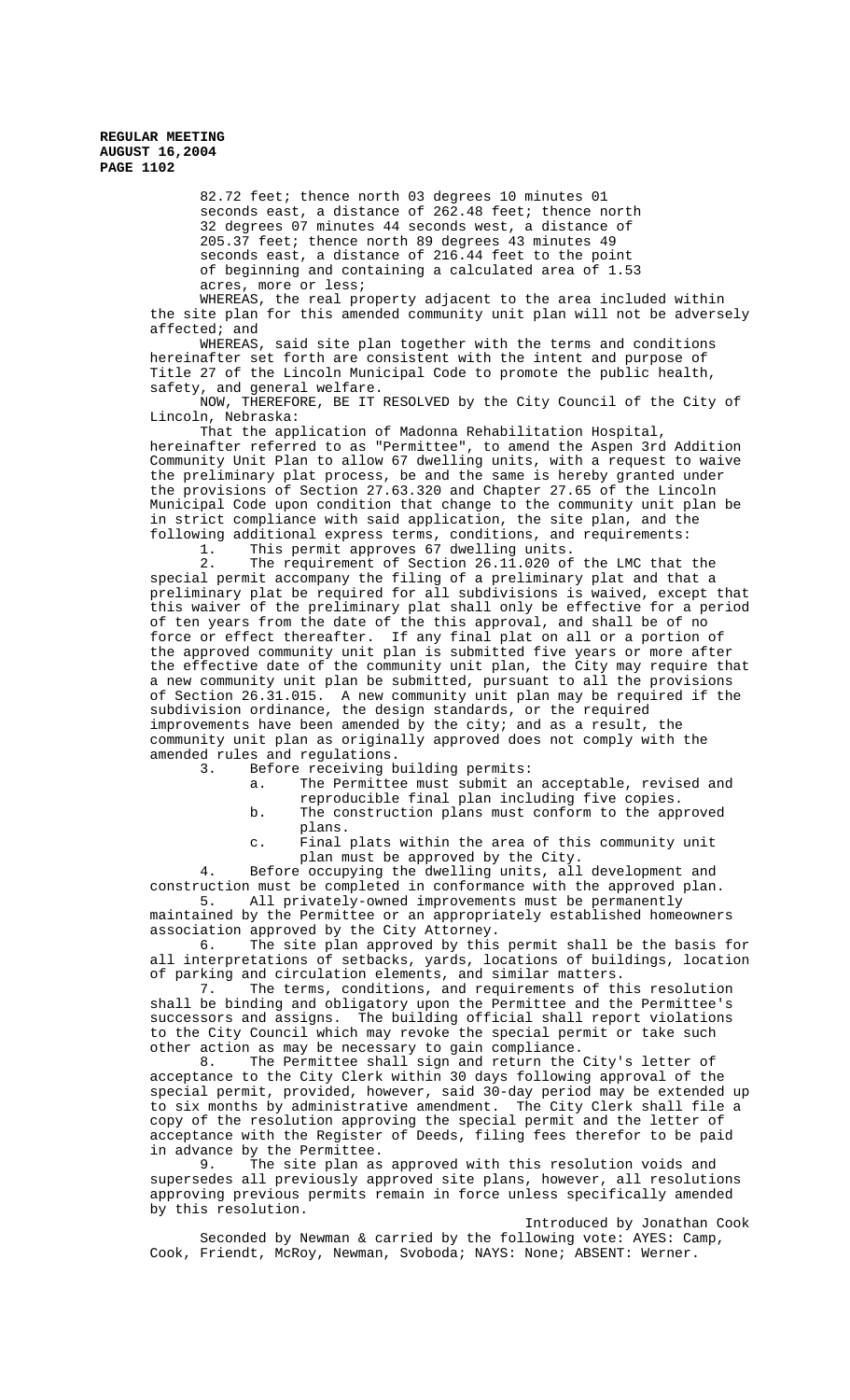USE PERMIT 04001 - APPLICATION OF MADONNA REHABILITATION HOSPITAL TO PERMIT A 110,000 SQ. FT. MEDICAL/OFFICE BUILDING, ON PROPERTY GENERALLY LOCATED AT S. 56TH STREET AND PINE LAKE ROAD - CLERK read an ordinance, introduced by Jonathan Cook, who moved for its approval: A-82925 WHEREAS, Madonna Rehabilitation Hospital has submitted an application in accordance with Section 27.27.080 of the Lincoln Municipal Code designated as Use Permit No. 04001 for authority to develop 110,000 sq. ft. of medical/office space on property generally located at South 56th Street and Pine Lake Road, and legally described to wit: A portion of Outlot E, Block 4, Aspen 5th Addition, a portion of Outlot A, Aspen 10th Addition, and the vacated right-of-way of Allen Road, located in the North Half of the Northeast Quarter of Section 20, Township 9 North, Range 7 East of the 6th P.M., Lincoln, Lancaster County, Nebraska, more particularly described as follows: Commencing at the northeast corner of said Section 20, and extending thence south 89 degrees 43 minutes 49 seconds west on the north line of said Section 20, for a distance of 628.50 feet; thence south 00 degrees 16 minutes 11 seconds east, a distance of 85.00 feet to the point of beginning; thence continuing south 00 degrees 16 minutes 11 seconds east, for a distance of 290.00 feet along the west line of Stephanie Lane; thence south 89 degrees 43 minutes 49 seconds west, a distance of 2.95 feet; thence south 00 degrees 16 minutes 11 seconds east, a distance of 251.19 feet; to the point of curvature of a circular curve to the left having a radius of 20.00 feet and an arc length of 0.50 feet, being subtended by a chord of north 89 degrees 33 minutes 12 seconds west, for a distance of 0.50 feet to the point of tangency of said curve; thence south 89 degrees 43 minutes 49 seconds west, a distance of 399.75 feet; thence north 84 degrees 23 minutes 42 seconds east, a distance of 132.92 feet; thence south 89 degrees 43 minutes 49 seconds west, a distance of 55.83 feet; thence north 00 degrees 16 minutes 11 seconds west, a distance of 552.58 feet; thence north 89 degrees 43 minutes 49 seconds east, a distance of 291.25 feet; thence south 00 degrees 16 minutes 11 seconds east, a distance of 10.00 feet; thence north 89 degrees 43 minutes 49 seconds east, a distance of 275.00 feet; thence south 45 degrees 16 minutes 11 seconds east, a distance of 35.36 feet to the point of beginning and containing a calculated area of 7.62 acres, more or less; WHEREAS, the real property adjacent to the area included within

the site plan for this use permit will not be adversely affected; and WHEREAS, said site plan together with the terms and conditions hereinafter set forth are consistent with the intent and purpose of Title 27 of the Lincoln Municipal Code to promote the public health, safety, and general welfare.

NOW, THEREFORE, BE IT RESOLVED by the City Council of the City of Lincoln, Nebraska:

That the application of Madonna Rehabilitation Hospital, hereinafter referred to as "Permittee", to develop 110,000 sq. ft. of medical/office space on the property legally described above be and the same is hereby granted under the provisions of Section 27.27.080 of the Lincoln Municipal Code upon condition that construction and operation of said medical/office space be in strict compliance with said application, the site plan, and the following additional express terms, conditions, and requirements:

1. This permit approves 110,000 square feet of office and commercial floor area.

2. Before receiving building permits:

a. The Permittee must submit an acceptable, revised and reproducible final plan including five copies. b. The construction plans must conform to the approved

plans.

c. Final plats within this use permit must be approved by the City.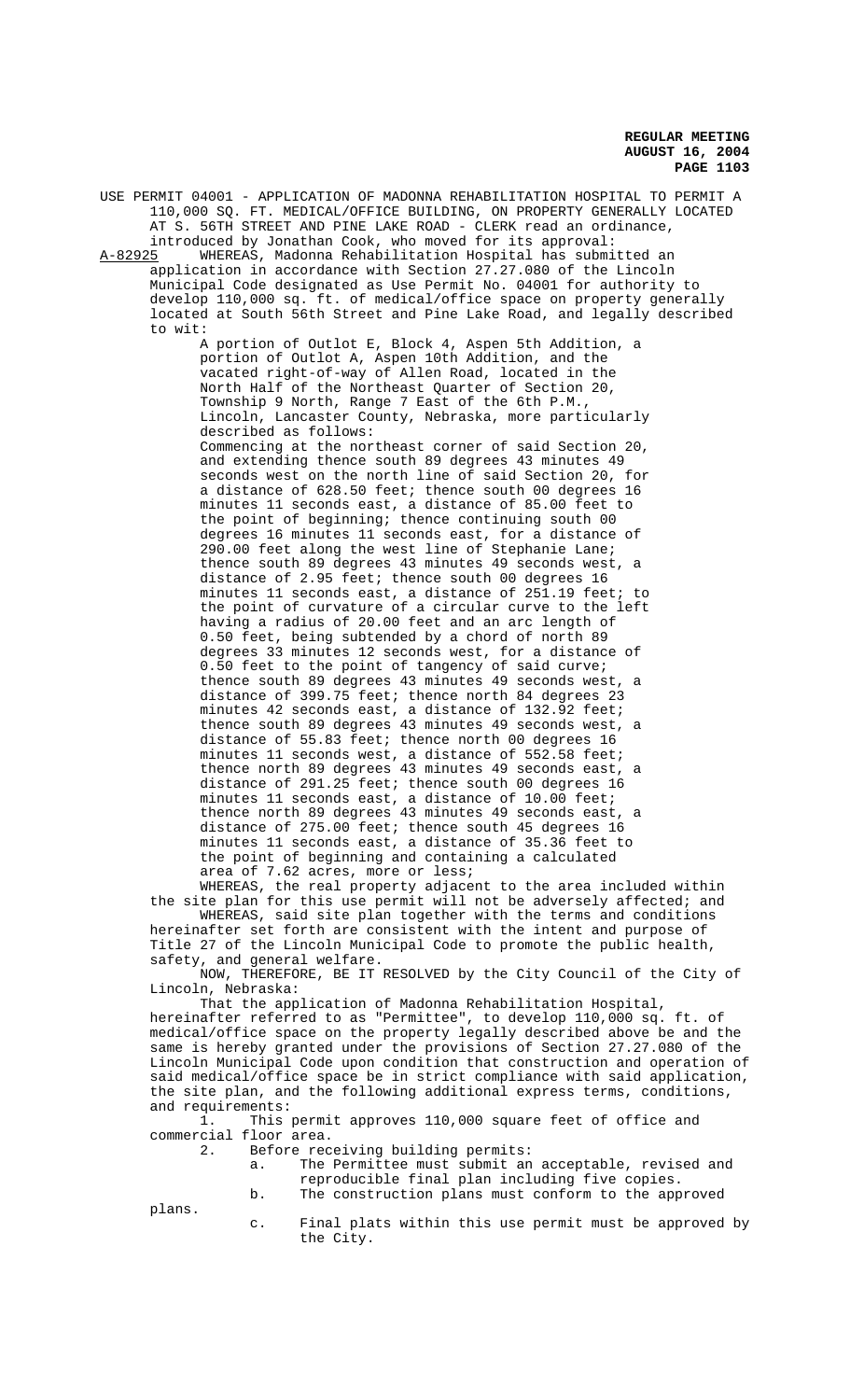> 3. Before occupying the medical/office space all development and construction must be completed in conformance with the approved plans.

4. All privately-owned improvements must be permanently maintained by the Permittee or an appropriately established owners association approved by the City Attorney.

5. The site plan approved by this permit shall be the basis for all interpretations of setbacks, yards, locations of buildings, location of parking and circulation elements, and similar matters.<br>6. The terms, conditions, and requirements of th

The terms, conditions, and requirements of this resolution shall be binding and obligatory upon the Permittee, its successors, and assigns. The building official shall report violations to the City Council which may revoke the special permit or take such other action as may be necessary to gain compliance.

7. The Permittee shall sign and return the City's letter of acceptance to the City Clerk within 30 days following approval of the special permit, provided, however, said 30-day period may be extended up to six months by administrative amendment. The City Clerk shall file a copy of the resolution approving the special permit and the letter of acceptance with the Register of Deeds, filing fees therefor to be paid in advance by the Permittee.<br>8. The site plan as

The site plan as approved with this resolution voids and supersedes all previously approved site plans, however, all resolutions approving previous permits remain in force unless specifically amended by this resolution.

9. The applicant shall conduct a parking study after 18 months of operation and provide it to the City.

Introduced by Jonathan Cook Seconded by Newman & carried by the following vote: AYES: Camp, Cook, Friendt, McRoy, Newman, Svoboda; NAYS: None; ABSENT: Werner.

VACATION 04005 - VACATING ALLEN ROAD FROM THE WEST LINE OF STEPHANIE LANE WEST TO A POINT APPROXIMATELY 565 L.F. ALONG THE CENTERLINE OF ALLEN ROAD, GENERALLY LOCATED AT PINE LAKE ROAD AND STEPHANIE LANE - CLERK read an ordinance, introduced by Jonathan Cook, vacating Allen Road from the west line of Stephanie Lane west to a point approximately 565 I.f. along the centerline of Allen Road, generally located at Pine Lake Road and Stephanie Lane, and retaining title thereto in the City of Lincoln, Lancaster County, Nebraska, the third time.

FRIENDT Moved to pass the ordinance as read.

Seconded by Cook & carried by the following vote: AYES: Camp, Cook, Friendt, McRoy, Newman, Svoboda; NAYS: None; ABSENT: Werner. The ordinance, being numbered **#18428**, is recorded in Ordinance Book #25.

## MISCELLANEOUS BUSINESS

#### **PENDING -**

CAMP Moved to extend the Pending List to August 30, 2004. Seconded by McRoy & carried by the following vote: AYES: Camp, Cook, Friendt, McRoy, Newman, Svoboda; NAYS: None; ABSENT: Werner.

# **UPCOMING RESOLUTIONS -**

CAMP Moved to approve the resolutions to have Public Hearing on August 23, 2004. Seconded by McRoy & carried by the following vote: AYES: Camp, Cook, Friendt, McRoy, Newman, Svoboda; NAYS: None; ABSENT: Werner.